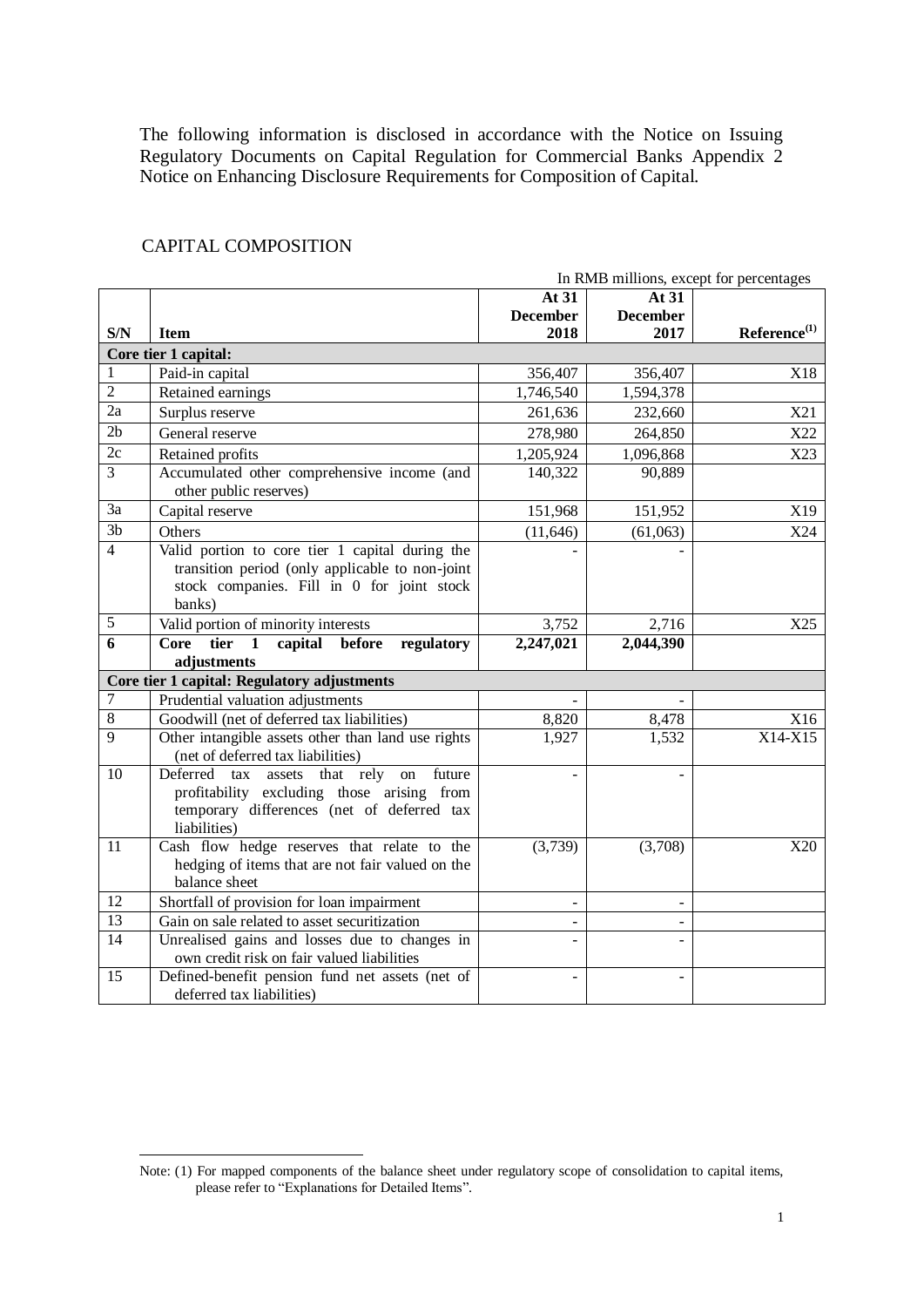|                 |                                                                                              | At 31<br><b>December</b> | At 31<br><b>December</b> |           |
|-----------------|----------------------------------------------------------------------------------------------|--------------------------|--------------------------|-----------|
| S/N             | <b>Item</b>                                                                                  | 2018                     | 2017                     | Reference |
| 16              | Direct or indirect investments in own ordinary                                               |                          |                          |           |
|                 | shares                                                                                       |                          |                          |           |
| 17              | Reciprocal cross-holdings in core tier 1 capital                                             |                          |                          |           |
|                 | between banks or between banks and other                                                     |                          |                          |           |
|                 | financial institutions                                                                       |                          |                          |           |
| 18              | Deductible amount of non-significant minority                                                |                          |                          |           |
|                 | investment in core tier 1 capital instruments                                                |                          |                          |           |
|                 | issued by financial institutions that are not                                                |                          |                          |           |
|                 | subject to consolidation                                                                     |                          |                          |           |
| 19              | significant minority<br>Deductible amount of                                                 |                          |                          |           |
|                 | investment in core tier 1 capital instruments                                                |                          |                          |           |
|                 | issued by financial institutions that are not                                                |                          |                          |           |
|                 | subject to consolidation                                                                     |                          |                          |           |
| 20              | Mortgage servicing rights                                                                    | N/A                      | N/A                      |           |
| 21              | Deferred tax assets arising from temporary                                                   |                          |                          |           |
|                 | differences (amount above 10% threshold, net                                                 |                          |                          |           |
|                 | of deffered tax liabilities)                                                                 |                          |                          |           |
| 22              | Deductible amount exceeding the 15% threshold                                                |                          |                          |           |
|                 | for significant minority capital investments in                                              |                          |                          |           |
|                 | core tier 1 capital instruments issued by                                                    |                          |                          |           |
|                 | financial institutions that are not subject to                                               |                          |                          |           |
|                 | consolidation and undeducted portion of                                                      |                          |                          |           |
|                 | deferred tax assets arising from temporary                                                   |                          |                          |           |
| 23              | differences (net of deffered tax liabilities)<br>Including: Deductible amount of significant |                          |                          |           |
|                 | minority investments in core tier 1 capital                                                  |                          |                          |           |
|                 | instruments issued by financial institutions                                                 |                          |                          |           |
| 24              | Including: Deductible amount of mortgage                                                     | N/A                      | N/A                      |           |
|                 | servicing rights                                                                             |                          |                          |           |
| 25              | Including: Deductible amount in deferred tax                                                 |                          |                          |           |
|                 | assets arising from temporary differences                                                    |                          |                          |           |
| 26a             | Investments in core tier 1 capital instruments                                               | 7,980                    | 7,980                    | X11       |
|                 | issued by financial institutions that are under                                              |                          |                          |           |
|                 | control but not subject to consolidation                                                     |                          |                          |           |
| 26 <sub>b</sub> | Shortfall in core tier 1 capital instruments issued                                          |                          |                          |           |
|                 | by financial institutions that are under control                                             |                          |                          |           |
|                 | but not subject to consolidation                                                             |                          |                          |           |
| 26c             | Others that should be deducted from core tier 1<br>capital                                   |                          |                          |           |
| 27              | Undeducted shortfall that should be deducted                                                 |                          |                          |           |
|                 | from additional tier 1 capital and tier 2 capital                                            |                          |                          |           |
| 28              | Total regulatory adjustments to core tier 1                                                  | 14,988                   | 14,282                   |           |
|                 | capital                                                                                      |                          |                          |           |
| 29              | Core tier 1 capital                                                                          | 2,232,033                | 2,030,108                |           |
|                 | <b>Additional tier 1 capital:</b>                                                            |                          |                          |           |
| 30              | Additional tier 1 capital instruments and related                                            | 79,375                   | 79,375                   |           |
|                 | premium                                                                                      |                          |                          |           |
| 31              | Including: Portion classified as equity                                                      | 79,375                   | 79,375                   | X28       |
| $\overline{32}$ | Including: Portion classified as liabilities                                                 |                          |                          |           |
| 33              | Invalid instruments to additional tier 1 capital                                             |                          |                          |           |
|                 | after the transition period                                                                  |                          |                          |           |
| 34              | Valid portion of minority interests                                                          | 735                      | 577                      | X26       |
| 35              | Including: Invalid portion to additional tier 1                                              |                          |                          |           |
|                 | capital after the transition period                                                          |                          |                          |           |
| 36              | Additional tier 1 capital before regulatory                                                  | 80,110                   | 79,952                   |           |
|                 | adjustments                                                                                  |                          |                          |           |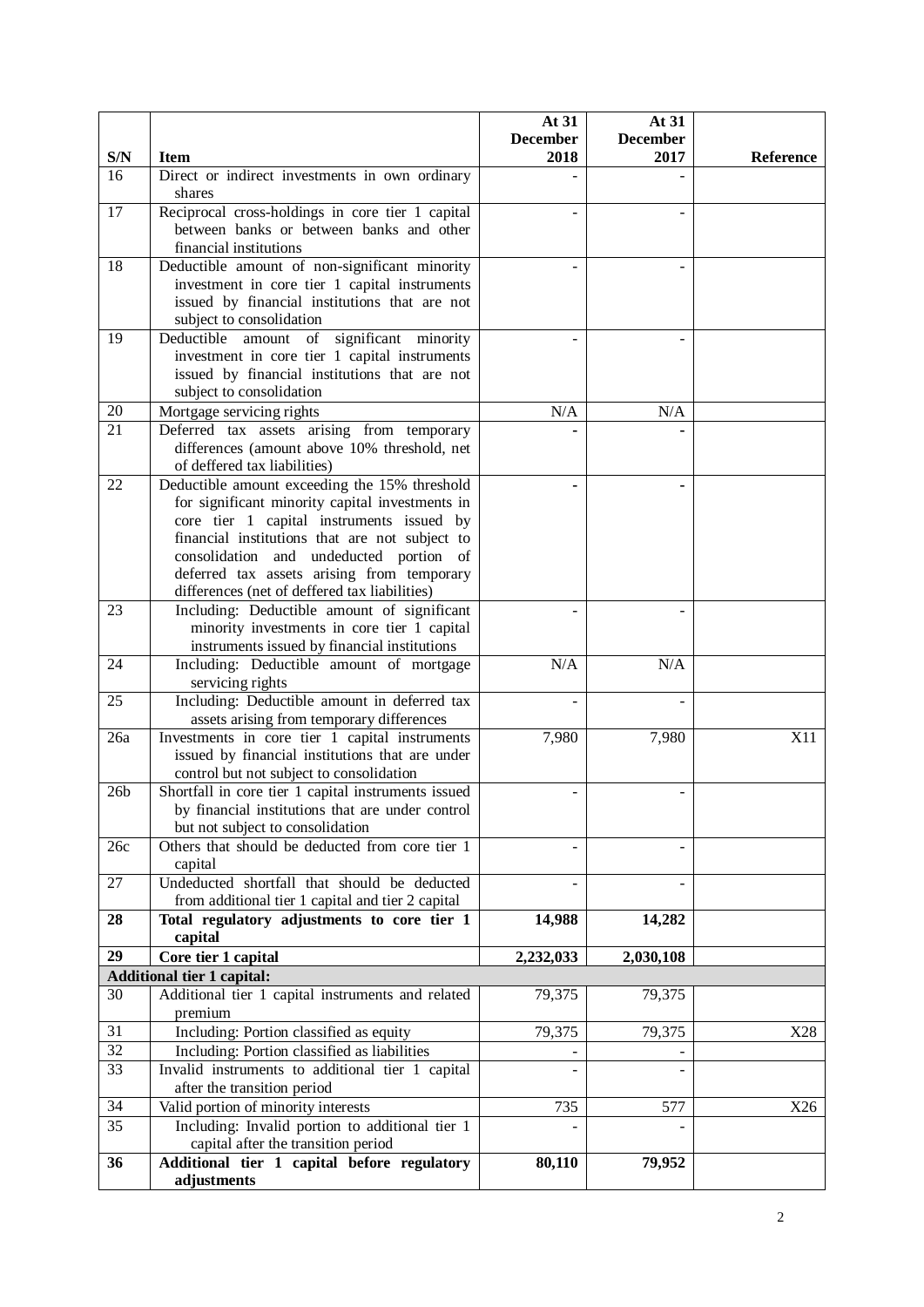|                 |                                                                                                               | At 31<br><b>December</b> | At 31<br><b>December</b> |           |
|-----------------|---------------------------------------------------------------------------------------------------------------|--------------------------|--------------------------|-----------|
| S/N             | <b>Item</b>                                                                                                   | 2018                     | 2017                     | Reference |
|                 | <b>Additional tier 1 capital: Regulatory adjustments</b>                                                      |                          |                          |           |
| 37              | Direct or indirect investments in own additional                                                              |                          |                          |           |
|                 | tier 1 instruments                                                                                            |                          |                          |           |
| 38              | Reciprocal cross-holdings in additional tier 1                                                                |                          |                          |           |
|                 | capital between banks or between banks and                                                                    |                          |                          |           |
|                 | other financial institutions                                                                                  |                          |                          |           |
| 39              | Deductible amount of non-significant minority                                                                 |                          |                          |           |
|                 | investment in additional tier 1 capital                                                                       |                          |                          |           |
|                 | instruments issued by financial institutions that                                                             |                          |                          |           |
|                 | are not subject to consolidation                                                                              |                          |                          |           |
| 40              | Significant minority investments in additional tier                                                           |                          |                          |           |
|                 | 1 capital instruments issued by financial                                                                     |                          |                          |           |
| 41a             | institutions that are not subject to consolidation<br>additional<br>Investments<br>in<br>tier<br>1<br>capital |                          |                          |           |
|                 | instruments issued by financial institutions that                                                             |                          |                          |           |
|                 | under<br>control but not subject<br>are<br>to                                                                 |                          |                          |           |
|                 | consolidation                                                                                                 |                          |                          |           |
| 41 <sub>b</sub> | Shortfall in additional tier 1 capital instruments                                                            |                          |                          |           |
|                 | issued by financial institutions that are under                                                               |                          |                          |           |
|                 | control but not subject to consolidation                                                                      |                          |                          |           |
| 41c             | Others that should be deducted from additional                                                                |                          |                          |           |
|                 | tier 1 capital                                                                                                |                          |                          |           |
| 42              | Undeducted shortfall that should be deducted                                                                  |                          |                          |           |
|                 | from tier 2 capital                                                                                           |                          |                          |           |
| 43              | Total regulatory adjustments to additional tier                                                               |                          |                          |           |
|                 | 1 capital                                                                                                     |                          |                          |           |
| 44              | <b>Additional tier 1 capital</b>                                                                              | 80,110                   | 79,952                   |           |
| $\overline{45}$ | Tier 1 capital (core tier 1 capital $+$ additional                                                            | 2,312,143                | 2,110,060                |           |
|                 | tier 1 capital)                                                                                               |                          |                          |           |
|                 | Tier 2 capital:                                                                                               |                          |                          |           |
| 46              | Tier 2 capital instruments and related premium                                                                | 202,761                  | 222,321                  | X17       |
| 47              | Invalid instruments to tier 2 capital after the<br>transition period                                          | 81,140                   | 101,425                  |           |
| 48              | Valid portion of minority interests                                                                           | 1,991                    | 3,303                    | X27       |
| 49              | Including: Invalid portion to tier 2 capital after                                                            | 856                      | 1,051                    |           |
|                 | the transition period                                                                                         |                          |                          |           |
| 50              | Valid portion of surplus provision for loan                                                                   | 127,990                  | 71,736                   | $X02+X04$ |
|                 | impairment                                                                                                    |                          |                          |           |
| 51              | Tier 2 capital before regulatory adjustments                                                                  | 332,742                  | 297,360                  |           |
|                 | <b>Tier 2 capital: Regulatory adjustments</b>                                                                 |                          |                          |           |
| 52              | Direct or indirect investments in own tier 2                                                                  |                          |                          |           |
|                 | instruments                                                                                                   |                          |                          |           |
| 53              | Reciprocal cross-holdings in tier 2 capital                                                                   |                          |                          |           |
|                 | between banks or between banks and other                                                                      |                          |                          |           |
|                 | financial institutions                                                                                        |                          |                          |           |
| 54              | Deductible portion of non-significant minority                                                                |                          |                          |           |
|                 | investment in tier 2 capital instruments issued                                                               |                          |                          |           |
|                 | by financial institutions that are not subject to                                                             |                          |                          |           |
|                 | consolidation                                                                                                 |                          |                          |           |
| 55              | Significant minority investments in tier 2 capital                                                            |                          | 500                      | X31       |
|                 | instruments issued by financial institutions that                                                             |                          |                          |           |
|                 | are not subject to consolidation                                                                              |                          |                          |           |
| 56a             | Investments in tier 2 capital instruments issued by<br>financial institutions that are under control but      |                          |                          |           |
|                 | not subject to consolidation                                                                                  |                          |                          |           |
|                 |                                                                                                               |                          |                          |           |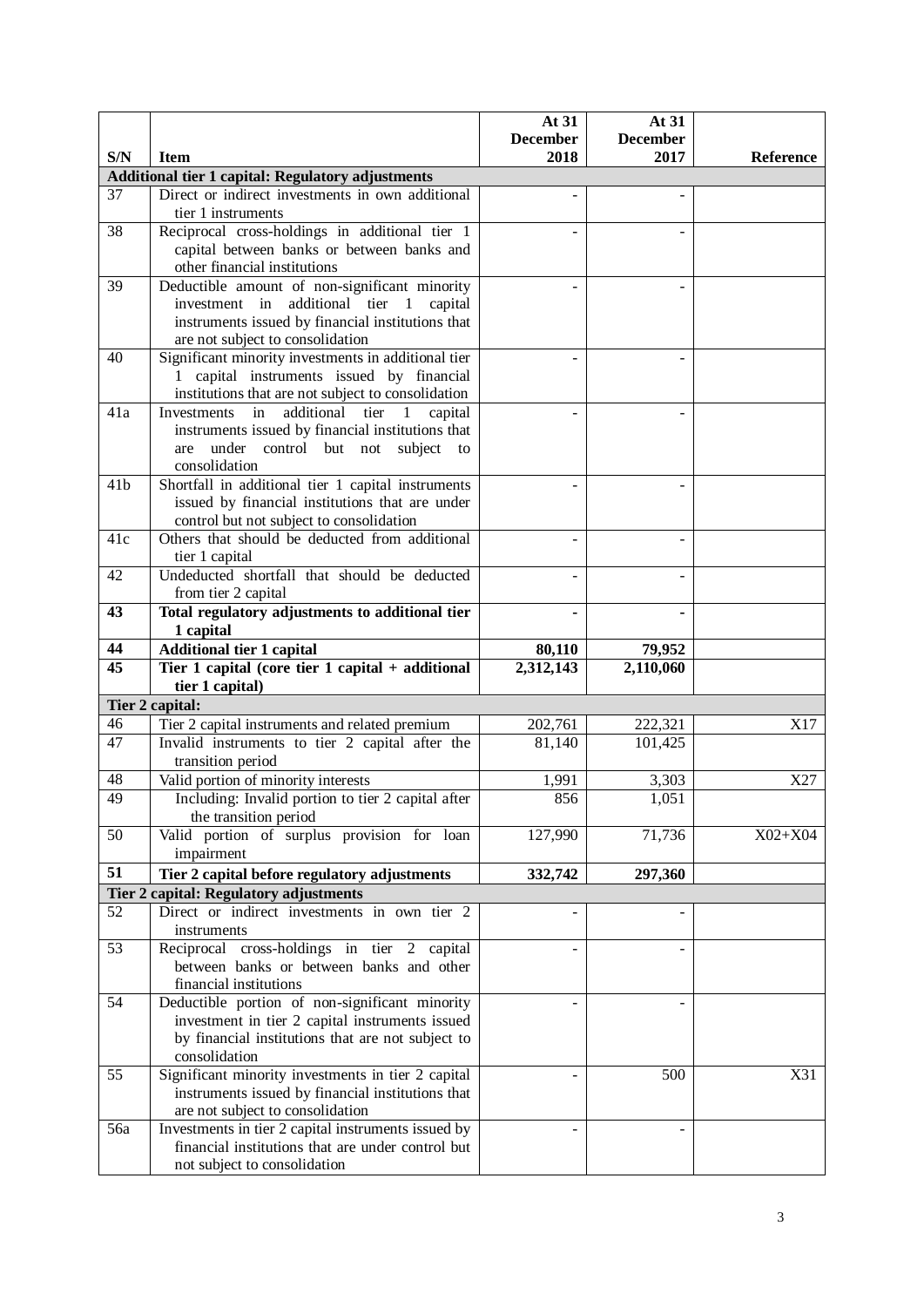|                       |                                                                                                        | At 31            | At 31                   |                   |
|-----------------------|--------------------------------------------------------------------------------------------------------|------------------|-------------------------|-------------------|
|                       |                                                                                                        | <b>December</b>  | <b>December</b><br>2017 |                   |
| S/N<br>56b            | <b>Item</b>                                                                                            | 2018             |                         | Reference         |
|                       | Shortfall in tier 2 capital instruments issued by<br>financial institutions that are under control but |                  |                         |                   |
|                       | not subject to consolidation                                                                           |                  |                         |                   |
| 56c                   | Others that should be deducted from tier 2 capital                                                     |                  |                         |                   |
| 57                    | Total regulatory adjustments to tier 2 capital                                                         |                  | 500                     |                   |
| 58                    | <b>Tier 2 capital</b>                                                                                  | 332,742          | 296,860                 |                   |
| $\overline{59}$       | Total capital (tier 1 capital + tier 2 capital)                                                        | 2,644,885        | 2,406,920               |                   |
| 60                    | <b>Total risk-weighted assets</b>                                                                      | 17,190,992       | 15,902,801              |                   |
|                       | Requirements for capital adequacy ratio and reserve capital                                            |                  |                         |                   |
| 61                    |                                                                                                        |                  |                         |                   |
| 62                    | Core tier 1 capital adequacy ratio                                                                     | 12.98%<br>13.45% | 12.77%                  |                   |
| 63                    | Tier 1 capital adequacy ratio                                                                          | 15.39%           | 13.27%                  |                   |
| 64                    | Capital adequacy ratio                                                                                 |                  | 15.14%                  |                   |
| 65                    | Institution specific buffer requirement<br>Including:<br>buffer                                        | 4.0%<br>2.5%     | 3.5%                    |                   |
|                       | Capital<br>conservation<br>requirement                                                                 |                  | 2.5%                    |                   |
| 66                    | Including: Countercyclical buffer requirement                                                          |                  |                         |                   |
|                       |                                                                                                        |                  |                         |                   |
| 67<br>$\overline{68}$ | Including: G-SIB buffer requirement                                                                    | 1.5%             | 1.0%<br>7.77%           |                   |
|                       | Percentage of core tier 1 capital meeting buffers<br>to risk-weighted assets                           | 7.98%            |                         |                   |
|                       | Domestic minima for regulatory capital                                                                 |                  |                         |                   |
| 69                    | Core tier 1 capital adequacy ratio                                                                     | 5%               | 5%                      |                   |
| $\overline{70}$       | Tier 1 capital adequacy ratio                                                                          | 6%               | 6%                      |                   |
| $\overline{71}$       | Capital adequacy ratio                                                                                 | 8%               | 8%                      |                   |
|                       | Amounts below the thresholds for deduction                                                             |                  |                         |                   |
| $\overline{72}$       | Undeducted portion of non-significant minority                                                         | 64,004           | 35,059                  | $X05+X07+X08+$    |
|                       | investments in capital instruments issued by                                                           |                  |                         | X09+X12+X29+      |
|                       | financial institutions that are not subject to                                                         |                  |                         | X30               |
|                       | consolidation                                                                                          |                  |                         |                   |
| 73                    | Undeducted portion of significant minority                                                             | 32,215           | 28,353                  | $X06 + X10 + X13$ |
|                       | investments in capital instruments issued by                                                           |                  |                         |                   |
|                       | financial institutions that are not subject to                                                         |                  |                         |                   |
|                       | consolidation                                                                                          |                  |                         |                   |
| 74                    | Mortgage servicing rights (net of deferred tax                                                         | N/A              | N/A                     |                   |
|                       | liabilities)                                                                                           |                  |                         |                   |
| 75                    | Deferred tax assets arising from temporary                                                             | 57,073           | 48,158                  |                   |
|                       | differences (net of deferred tax liabilities)                                                          |                  |                         |                   |
|                       | Valid caps of surplus provision for loan impairment in tier 2 capital                                  |                  |                         |                   |
| 76                    | Provision for loan impairment under the weighted                                                       | 19,049           | 17,943                  | X01               |
|                       | approach                                                                                               |                  |                         |                   |
| 77                    | Valid cap of surplus provision for<br>loan                                                             | 7,766            | 9,937                   | X02               |
|                       | impairment in tier 2 capital under the weighted                                                        |                  |                         |                   |
| 78                    | approach                                                                                               |                  |                         |                   |
|                       | Surplus provision for loan impairment under the<br>internal ratings-based approach                     | 393,682          | 322,539                 | X03               |
| 79                    | Valid cap of surplus provision for loan                                                                | 120,224          | 61,799                  | X04               |
|                       | impairment in tier 2 capital under the internal                                                        |                  |                         |                   |
|                       | ratings-based approach                                                                                 |                  |                         |                   |
|                       | Capital instruments subject to phase-out arrangements                                                  |                  |                         |                   |
| 80                    | Valid cap to core tier 1 capital instruments for the                                                   |                  |                         |                   |
|                       | current period due to phase-out arrangements                                                           |                  |                         |                   |
| 81                    | Excluded from core tier 1 capital due to cap                                                           |                  |                         |                   |
| 82                    | Valid cap to additional tier 1 capital instruments                                                     |                  |                         |                   |
|                       | for the current period due to phase-out                                                                |                  |                         |                   |
|                       | arrangements                                                                                           |                  |                         |                   |
|                       |                                                                                                        |                  |                         |                   |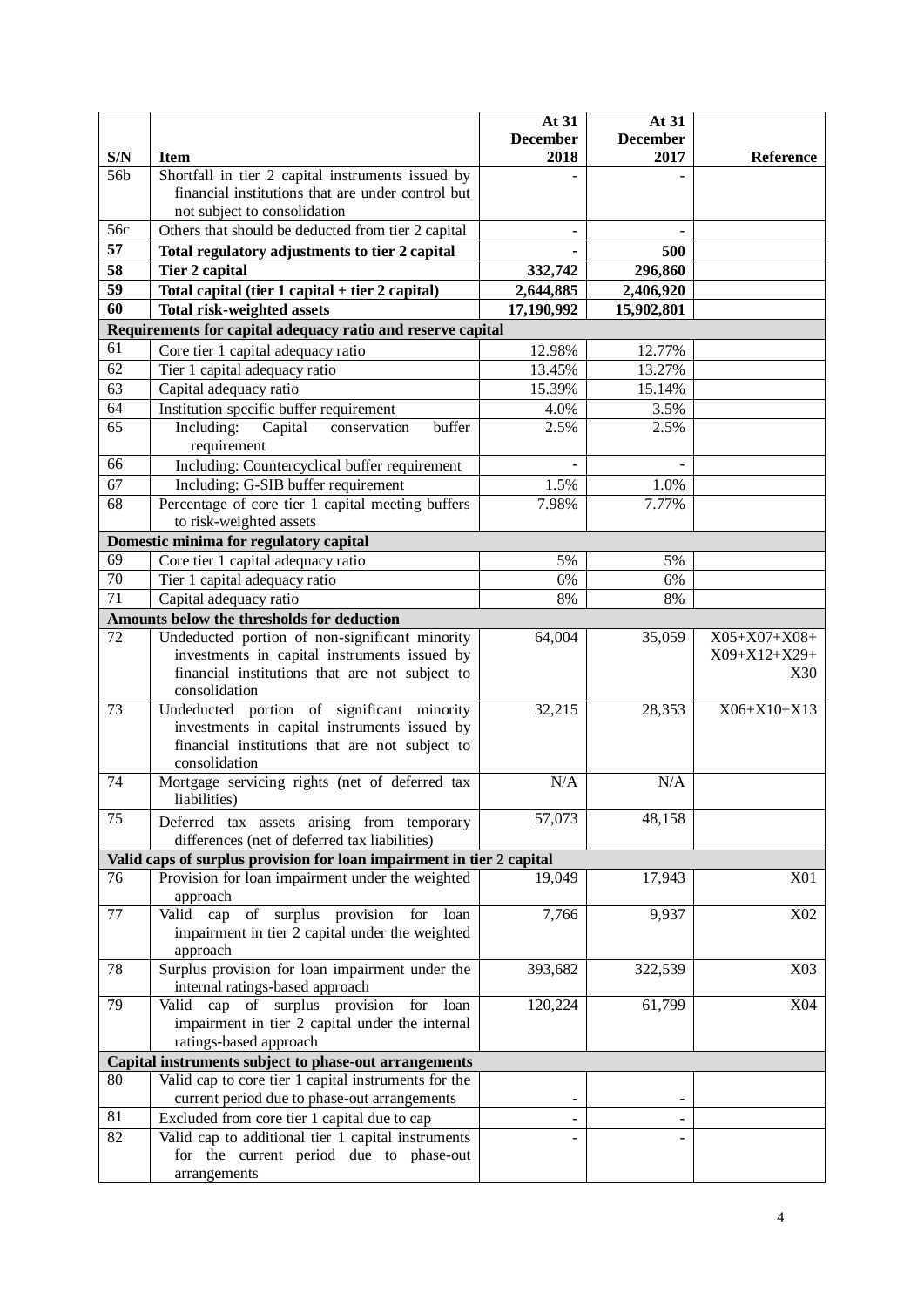| S/N | Item                                                | At 31<br><b>December</b><br>2018 | At 31<br><b>December</b><br>2017 | <b>Reference</b> |
|-----|-----------------------------------------------------|----------------------------------|----------------------------------|------------------|
| 83  | Excluded from additional tier 1 capital due to cap  |                                  |                                  |                  |
| 84  | Valid cap to tier 2 capital instruments for the     | 81,140                           | 101,425                          |                  |
|     | current period due to phase-out arrangements        |                                  |                                  |                  |
| 85  | Excluded from tier 2 capital for the current period | 67,102                           | 46,822                           |                  |
|     | due to cap                                          |                                  |                                  |                  |

## BALANCE SHEET AT THE GROUP'S LEVEL

In RMB millions

|                                                                                         | At 31 December 2018                                                  |                                                      | At 31 December 2017                                                  |                                                      |
|-----------------------------------------------------------------------------------------|----------------------------------------------------------------------|------------------------------------------------------|----------------------------------------------------------------------|------------------------------------------------------|
|                                                                                         | <b>Consolidated</b><br>balance sheet as<br>in published<br>financial | <b>Balance sheet</b><br>under regulatory<br>scope of | <b>Consolidated</b><br>balance sheet as<br>in published<br>financial | <b>Balance sheet</b><br>under regulatory<br>scope of |
| <b>Item</b>                                                                             | statements                                                           | consolidation                                        | statements                                                           | consolidation                                        |
| <b>Assets</b><br>Cash and balances with central                                         | 3,372,576                                                            | 3,372,576                                            | 3,613,872                                                            | 3,613,872                                            |
| banks                                                                                   |                                                                      |                                                      |                                                                      |                                                      |
| Due from banks and other financial<br>institutions                                      | 384,646                                                              | 374,509                                              | 370,074                                                              | 363,278                                              |
| Precious metals                                                                         | 181,292                                                              | 181,292                                              | 238,714                                                              | 238,714                                              |
| Placements with banks and other<br>financial institutions                               | 577,803                                                              | 577,803                                              | 477,537                                                              | 477,537                                              |
| Derivative financial assets                                                             | 71,335                                                               | 71,335                                               | 89,013                                                               | 89,013                                               |
| Reverse repurchase agreements                                                           | 734,049                                                              | 733,460                                              | 986,631                                                              | 981,553                                              |
| Loans and advances to customers                                                         | 15,046,132                                                           | 15,045,239                                           | 13,892,966                                                           | 13,892,372                                           |
| Financial investments:                                                                  | 6,754,692                                                            | 6,662,605                                            | 5,756,704                                                            | 5,669,906                                            |
| - Financial investments measured<br>at fair value through profit or<br>loss             | 805,347                                                              | 772,191                                              | 440,938                                                              | 440,912                                              |
| - Financial investments measured<br>at fair value through other<br>comprehensive income | 1,430,163                                                            | 1,408,749                                            |                                                                      |                                                      |
| - Financial investments measured<br>at amortised cost                                   | 4,519,182                                                            | 4,481,665                                            |                                                                      |                                                      |
| - Available-for-sale financial<br>assets                                                |                                                                      |                                                      | 1,496,453                                                            | 1,465,021                                            |
| - Held-to-maturity investments                                                          |                                                                      |                                                      | 3,542,184                                                            | 3,536,757                                            |
| - Receivables                                                                           |                                                                      |                                                      | 277,129                                                              | 227,216                                              |
| Long-term equity investments                                                            | 29,124                                                               | 37,104                                               | 32,441                                                               | 40,421                                               |
| <b>Fixed assets</b>                                                                     | 253,525                                                              | 253,460                                              | 216,156                                                              | 216,088                                              |
| Construction in progress                                                                | 35,081                                                               | 35,079                                               | 29,531                                                               | 29,531                                               |
| Deferred income tax assets                                                              | 58,375                                                               | 58,097                                               | 48,392                                                               | 48,392                                               |
| Other assets                                                                            | 200,910                                                              | 186,769                                              | 335,012                                                              | 318,891                                              |
| <b>Total assets</b>                                                                     | 27,699,540                                                           | 27,589,328                                           | 26,087,043                                                           | 25,979,568                                           |
| <b>Liabilities</b>                                                                      |                                                                      |                                                      |                                                                      |                                                      |
| Due to central banks                                                                    | 481                                                                  | 481                                                  | 456                                                                  | 456                                                  |
| Due to banks and other financial<br>institutions                                        | 1,328,246                                                            | 1,328,246                                            | 1,214,601                                                            | 1,214,601                                            |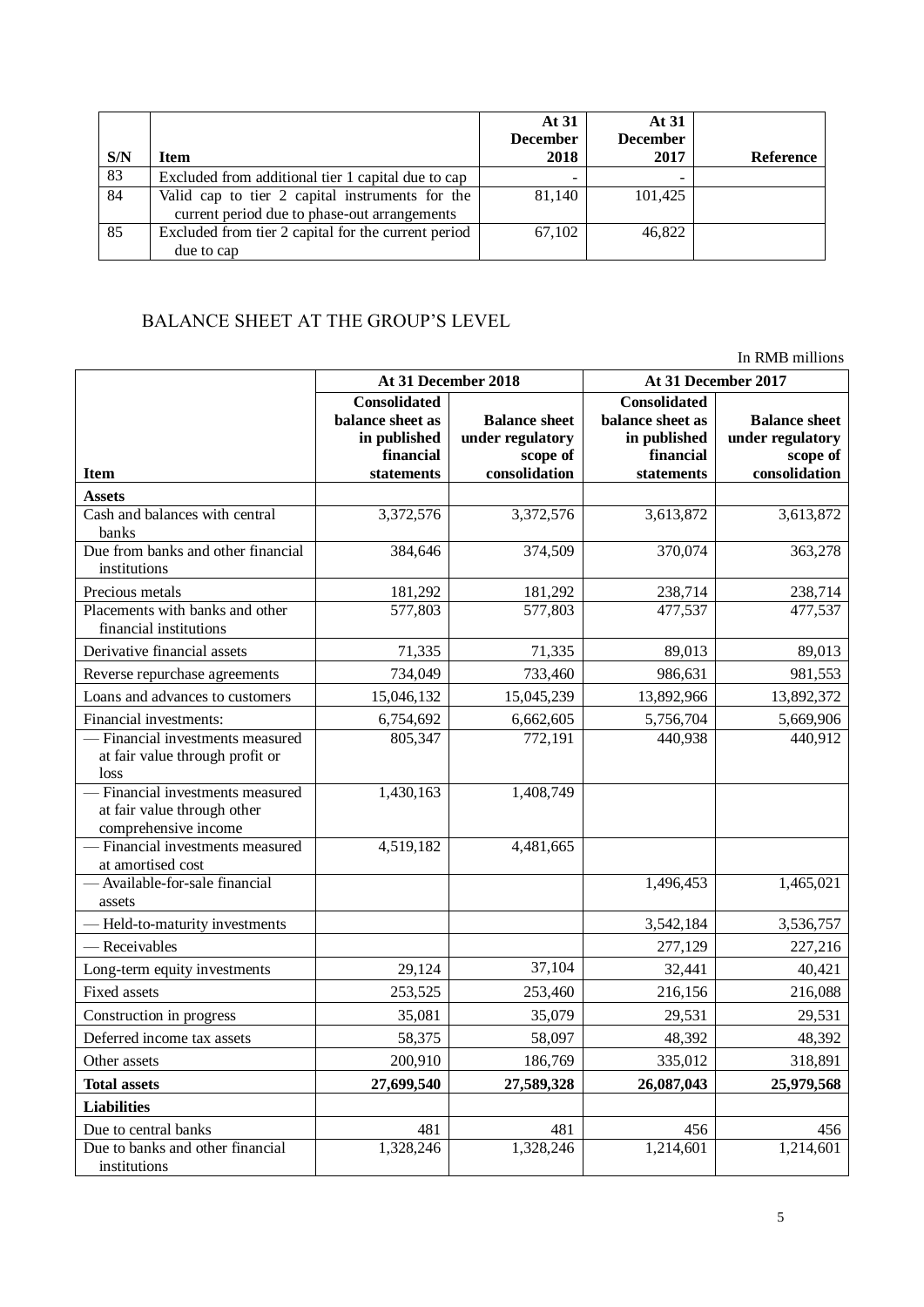|                                                                        | At 31 December 2018     |                           | At 31 December 2017     |                           |  |
|------------------------------------------------------------------------|-------------------------|---------------------------|-------------------------|---------------------------|--|
|                                                                        | <b>Consolidated</b>     |                           | <b>Consolidated</b>     |                           |  |
|                                                                        | balance sheet as        | <b>Balance sheet</b>      | balance sheet as        | <b>Balance sheet</b>      |  |
|                                                                        | in published            | under regulatory          | in published            | under regulatory          |  |
| <b>Item</b>                                                            | financial<br>statements | scope of<br>consolidation | financial<br>statements | scope of<br>consolidation |  |
| Placements from banks and other                                        | 486,249                 | 486,249                   | 491,948                 | 491,948                   |  |
| financial institutions                                                 |                         |                           |                         |                           |  |
| Financial liabilities measured at fair<br>value through profit or loss | 87,400                  | 87,399                    | 89,361                  | 89,359                    |  |
| Derivative financial liabilities                                       | 73,573                  | 73,573                    | 78,556                  | 78,556                    |  |
| Repurchase agreements                                                  | 514,801                 | 513,495                   | 1,046,338               | 1,044,481                 |  |
| Certificates of deposit                                                | 341,354                 | 341,354                   | 260,274                 | 260,274                   |  |
| Due to customers                                                       | 21,408,934              | 21,410,976                | 19,562,936              | 19,564,945                |  |
| Employee benefits payable                                              | 33,636                  | 33,351                    | 33,142                  | 32,820                    |  |
| Taxes payable                                                          | 95,678                  | 95,318                    | 82,550                  | 82,502                    |  |
| Debt securities issued                                                 | 617,842                 | 617,842                   | 526,940                 | 526,940                   |  |
| Deferred income tax liabilities                                        | 1,217                   | 1,024                     | 433                     | 233                       |  |
| Other liabilities                                                      | 365,246                 | 261,639                   | 558,452                 | 456,349                   |  |
| <b>Total liabilities</b>                                               | 25,354,657              | 25,250,947                | 23,945,987              | 23,843,464                |  |
| <b>Equity</b>                                                          |                         |                           |                         |                           |  |
| Share capital                                                          | 356,407                 | 356,407                   | 356,407                 | 356,407                   |  |
| Other equity instruments                                               | 86,051                  | 86,051                    | 86,051                  | 86,051                    |  |
| Capital reserve                                                        | 151,968                 | 151,968                   | 151,952                 | 151,952                   |  |
| Other comprehensive income                                             | (11, 875)               | (11, 646)                 | (62,058)                | (61,063)                  |  |
| Surplus reserve                                                        | 261,720                 | 261,636                   | 232,703                 | 232,660                   |  |
| General reserve                                                        | 279,064                 | 278,980                   | 264,892                 | 264,850                   |  |
| Retained profits                                                       | 1,206,666               | 1,205,924                 | 1,097,544               | 1,096,868                 |  |
| <b>Equity attributable to equity</b><br>holders of the parent company  | 2,330,001               | 2,329,320                 | 2,127,491               | 2,127,725                 |  |
| Minority interests                                                     | 14,882                  | 9,061                     | 13,565                  | 8,379                     |  |
| <b>Total equity</b>                                                    | 2,344,883               | 2,338,381                 | 2,141,056               | 2,136,104                 |  |

Note: Prepared in accordance with PRC GAAP.

# EXPLANATIONS FOR DETAILED ITEMS

|                                                        |                        | In RMB millions  |
|--------------------------------------------------------|------------------------|------------------|
|                                                        | At 31 December 2018    |                  |
|                                                        | <b>Balance sheet</b>   |                  |
|                                                        | under regulatory scope |                  |
| <b>Item</b>                                            | of consolidation       | <b>Reference</b> |
| Loans and advances to customers                        | 15,045,239             |                  |
| Total loans and advances to customers                  | 15,457,970             |                  |
| Less: Provision for loan impairment under the weighted | 19,049                 | X01              |
| approach                                               |                        |                  |
| Including: Valid cap of surplus provision for loan     | 7.766                  | X <sub>0</sub> 2 |
| impairment in tier 2 capital under the weighted        |                        |                  |
| approach                                               |                        |                  |
| Less: Provision for loan impairment under the internal | 393,682                | X03              |
| ratings-based approach                                 |                        |                  |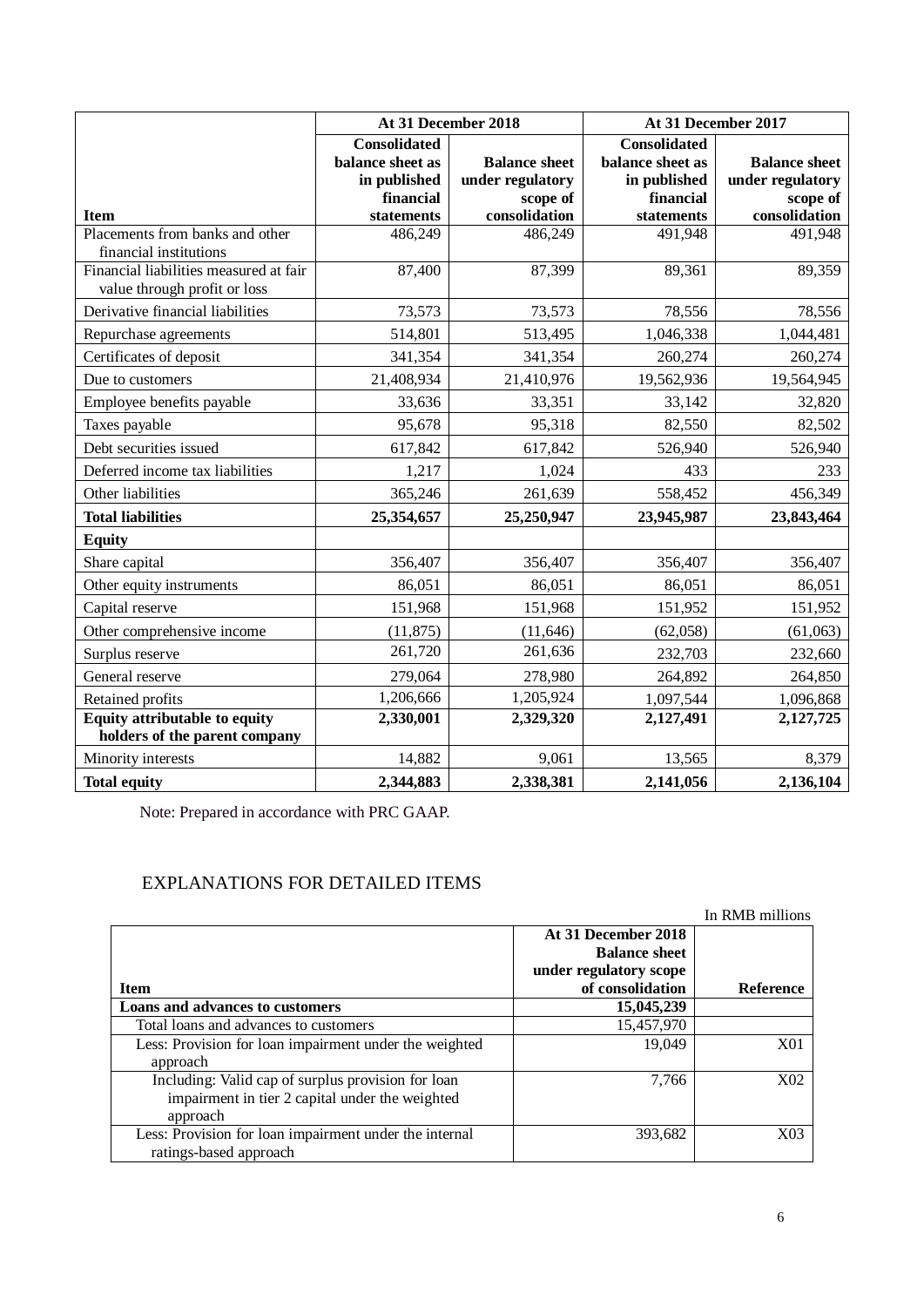|                                                                                    | At 31 December 2018         |                         |
|------------------------------------------------------------------------------------|-----------------------------|-------------------------|
|                                                                                    | <b>Balance sheet</b>        |                         |
|                                                                                    | under regulatory scope      |                         |
| <b>Item</b><br>Including: Valid cap of surplus provision for loan                  | of consolidation<br>120,224 | <b>Reference</b><br>X04 |
| impairment in tier 2 capital under the internal                                    |                             |                         |
| ratings-based approach                                                             |                             |                         |
|                                                                                    |                             |                         |
| <b>Financial investments:</b>                                                      |                             |                         |
| Financial investments measured at fair value through                               | 772,191                     |                         |
| profit or loss                                                                     |                             |                         |
| Including: Non-significant minority investments in core                            | 89                          | X <sub>05</sub>         |
| tier 1 capital instruments issued by financial                                     |                             |                         |
| institutions that are not subject to consolidation                                 |                             |                         |
| Including: Significant minority investments in core tier                           | 34                          | X06                     |
| 1 capital instruments issued by financial institutions                             |                             |                         |
| that are not subject to consolidation                                              |                             |                         |
| Including: Non-significant minority investments in                                 | 4,737                       | X07                     |
| additional tier 1 capital instruments issued by                                    |                             |                         |
| financial institutions that are not subject to                                     |                             |                         |
| consolidation                                                                      |                             |                         |
| Including: Non-significant minority investments in tier 2                          | 45,164                      | X08                     |
| capital instruments issued by financial institutions                               |                             |                         |
| that are not subject to consolidation                                              |                             |                         |
|                                                                                    |                             |                         |
| Financial investments measured at fair value through<br>other comprehensive income | 1,408,749                   |                         |
| Including: Non-significant minority investments in core                            | 5,845                       | X09                     |
| tier 1 capital instruments issued by financial                                     |                             |                         |
| institutions that are not subject to consolidation                                 |                             |                         |
| Including: Significant minority investments in core tier                           | 3,883                       | X10                     |
| 1 capital instruments issued by financial institutions                             |                             |                         |
| that are not subject to consolidation                                              |                             |                         |
| Including: Non-significant minority investments in tier 2                          | 5,963                       | X29                     |
| capital instruments issued by financial institutions                               |                             |                         |
| that are not subject to consolidation                                              |                             |                         |
| Financial investments measured at amortised cost                                   | 4,481,665                   |                         |
| Including: Non-significant minority investments in tier 2                          | 2,108                       | X30                     |
| capital instruments issued by financial institutions                               |                             |                         |
| that are not subject to consolidation                                              |                             |                         |
| Including: Significant minority investments in tier 2                              |                             | X31                     |
| capital instruments issued by financial institutions                               |                             |                         |
| that are not subject to consolidation                                              |                             |                         |
|                                                                                    |                             |                         |
| Long-term equity investments                                                       | 37,104                      |                         |
| Including: Investment in core tier 1 capital instruments                           | 7,980                       | X11                     |
| issued by financial institutions that are under control                            |                             |                         |
| but not subject to consolidation                                                   |                             |                         |
| Including: Undeducted portion of non-significant                                   | 98                          | X12                     |
| minority investments in capital instruments issued by                              |                             |                         |
| financial institutions that are not subject to<br>consolidation                    |                             |                         |
| Including: Undeducted portion of significant minority                              | 28,298                      | X13                     |
| investments in capital instruments issued by financial                             |                             |                         |
| institutions that are not subject to consolidation                                 |                             |                         |
|                                                                                    |                             |                         |
| <b>Other assets</b>                                                                | 186,769                     |                         |
| Interest receivable                                                                | 2,624                       |                         |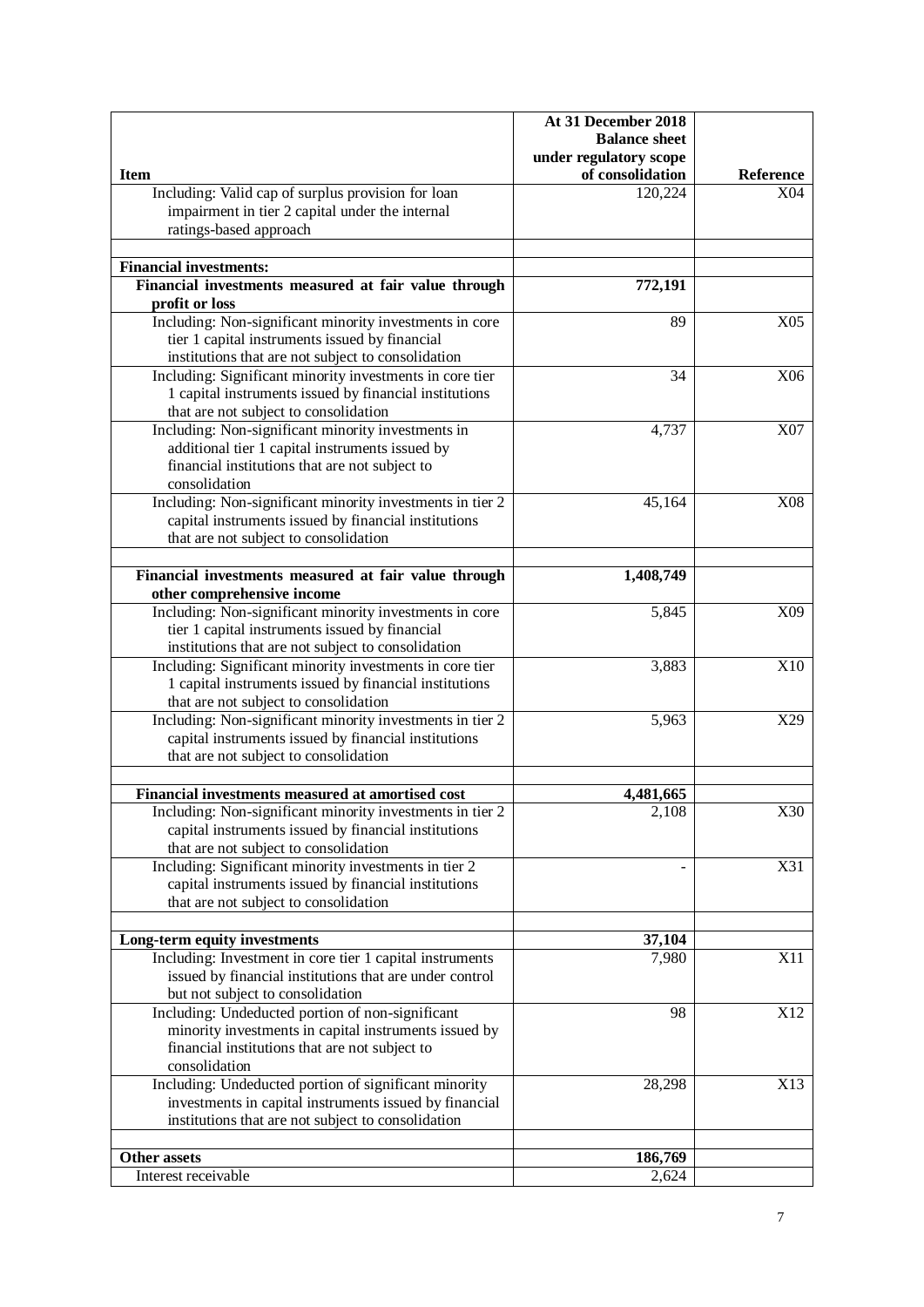|                                                            | At 31 December 2018    |                  |
|------------------------------------------------------------|------------------------|------------------|
|                                                            | <b>Balance sheet</b>   |                  |
|                                                            | under regulatory scope |                  |
| <b>Item</b>                                                | of consolidation       | <b>Reference</b> |
| Intangible assets                                          | 19,301                 | X14              |
| Including: Land use rights                                 | 17,374                 | X15              |
| Other receivables                                          | 145,678                |                  |
| Goodwill                                                   | 8,820                  | X16              |
| Long-term deferred expenses                                | 3,484                  |                  |
| Repossessed assets                                         | 9,366                  |                  |
| Others                                                     | (2,504)                |                  |
|                                                            |                        |                  |
| Debt securities issued                                     | 617,842                |                  |
| Including: Valid portion of tier 2 capital instruments and | 202,761                | X17              |
| their premium                                              |                        |                  |
|                                                            |                        |                  |
| Share capital                                              | 356,407                | X18              |
|                                                            |                        |                  |
| Other equity instruments                                   | 86,051                 |                  |
| <b>Including:</b> Preference shares                        | 79,375                 | X28              |
|                                                            |                        |                  |
| <b>Capital reserve</b>                                     | 151,968                | X19              |
|                                                            |                        |                  |
| Other comprehensive income                                 | (11, 646)              | X24              |
| Reserve for changes in fair value of financial assets      | 15,823                 |                  |
| Reserve for cash flow hedging                              | (3,804)                |                  |
| Including: Cash flow hedge reserves that relate to the     | (3,739)                | X20              |
| hedging of items that are not fair valued on the           |                        |                  |
| balance sheet                                              |                        |                  |
| Changes in share of other owners' equity of associates and | (1, 150)               |                  |
| joint ventures                                             |                        |                  |
| Foreign currency translation reserve                       | (22, 253)              |                  |
| Others                                                     | (262)                  |                  |
|                                                            |                        |                  |
| <b>Surplus reserve</b>                                     | 261,636                | X21              |
|                                                            |                        |                  |
| <b>General reserve</b>                                     | 278,980                | X22              |
|                                                            |                        |                  |
| <b>Retained profits</b>                                    | 1,205,924              | X23              |
|                                                            |                        |                  |
| <b>Minority interests</b>                                  | 9,061                  |                  |
| Including: Valid portion to core tier 1 capital            | 3,752                  | X25              |
| Including: Valid portion to additional tier 1 capital      | 735                    | X26              |
| Including: Valid portion to tier 2 capital                 | 1,991                  | X27              |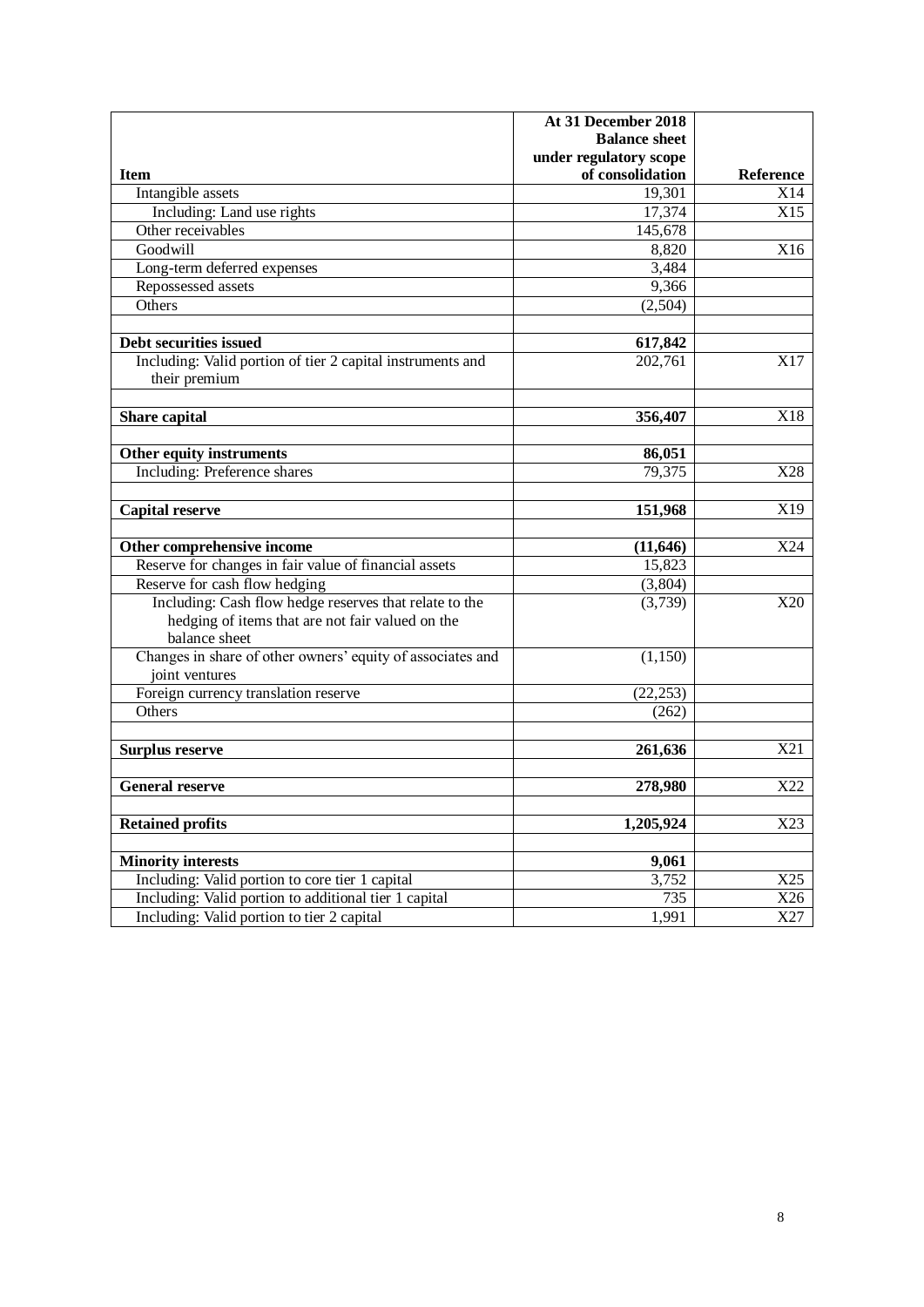|                | <b>Main features of</b>              | <b>Ordinary Shares</b>                                          | <b>Ordinary Shares</b>                                                             | <b>Preference</b>                                                                                                                                                                                                                                                             | <b>Preference</b>                                                                                                                                                                                                                                                                    | <b>Preference</b>                                                                                                                                                                                                                                                                    | <b>Preference</b>                                                                                                                                                                                                                                                                                                                                                                            |
|----------------|--------------------------------------|-----------------------------------------------------------------|------------------------------------------------------------------------------------|-------------------------------------------------------------------------------------------------------------------------------------------------------------------------------------------------------------------------------------------------------------------------------|--------------------------------------------------------------------------------------------------------------------------------------------------------------------------------------------------------------------------------------------------------------------------------------|--------------------------------------------------------------------------------------------------------------------------------------------------------------------------------------------------------------------------------------------------------------------------------------|----------------------------------------------------------------------------------------------------------------------------------------------------------------------------------------------------------------------------------------------------------------------------------------------------------------------------------------------------------------------------------------------|
| S/N            | regulatory capital instrument        | (A share)                                                       | (H share)                                                                          | <b>Shares</b>                                                                                                                                                                                                                                                                 | <b>Shares</b>                                                                                                                                                                                                                                                                        | <b>Shares</b>                                                                                                                                                                                                                                                                        | <b>Shares</b>                                                                                                                                                                                                                                                                                                                                                                                |
|                |                                      |                                                                 |                                                                                    | (Offshore)                                                                                                                                                                                                                                                                    | (Offshore)                                                                                                                                                                                                                                                                           | (Offshore)                                                                                                                                                                                                                                                                           | (Domestic)                                                                                                                                                                                                                                                                                                                                                                                   |
|                | Issuer                               | The Bank                                                        | The Bank                                                                           | The Bank                                                                                                                                                                                                                                                                      | The Bank                                                                                                                                                                                                                                                                             | The Bank                                                                                                                                                                                                                                                                             | The Bank                                                                                                                                                                                                                                                                                                                                                                                     |
| $\overline{2}$ | Unique identifier                    | 601398                                                          | 1398                                                                               | 4603                                                                                                                                                                                                                                                                          | 4604                                                                                                                                                                                                                                                                                 | 84602                                                                                                                                                                                                                                                                                | 360011                                                                                                                                                                                                                                                                                                                                                                                       |
| 3              | Governing $law(s)$ of the instrument | Securities Law of<br>the People's<br>Republic of<br>China/China | Securities and<br><b>Futures Ordinance</b><br>of Hong Kong/<br>Hong Kong,<br>China | The creation and<br>issue of the<br>Offshore<br>Preference Shares<br>and the rights and<br>obligations<br>(including)<br>non-contractual<br>rights and<br>obligations)<br>attached to them<br>are governed by,<br>and shall be<br>construed in<br>accordance with.<br>PRC law | The creation and<br>issue of the<br>Offshore<br><b>Preference Shares</b><br>and the rights and<br>obligations<br>(including)<br>non-contractual<br>rights and<br>obligations)<br>attached to them<br>are governed by,<br>and shall be<br>construed in<br>accordance with.<br>PRC law | The creation and<br>issue of the<br>Offshore<br><b>Preference Shares</b><br>and the rights and<br>obligations<br>(including)<br>non-contractual<br>rights and<br>obligations)<br>attached to them<br>are governed by,<br>and shall be<br>construed in<br>accordance with.<br>PRC law | Company Law of<br>the People's<br>Republic of<br>China, Securities<br>Law of the<br>People's Republic<br>of China,<br>Guidance of the<br>State Council on<br>Launch of<br>Preference Shares<br>Pilot, Trial<br>Administrative<br>Measures on<br>Preference Shares.<br>Guidance on the<br>Issuance of<br>Preference Shares<br>of Commercial<br>Banks to<br>Replenish Tier 1<br>Capital /China |
|                | Regulatory treatment                 |                                                                 |                                                                                    |                                                                                                                                                                                                                                                                               |                                                                                                                                                                                                                                                                                      |                                                                                                                                                                                                                                                                                      |                                                                                                                                                                                                                                                                                                                                                                                              |

### MAIN FEATURES OF ELIGIBLE CAPITAL INSTRUMENTS AT THE END OF 2018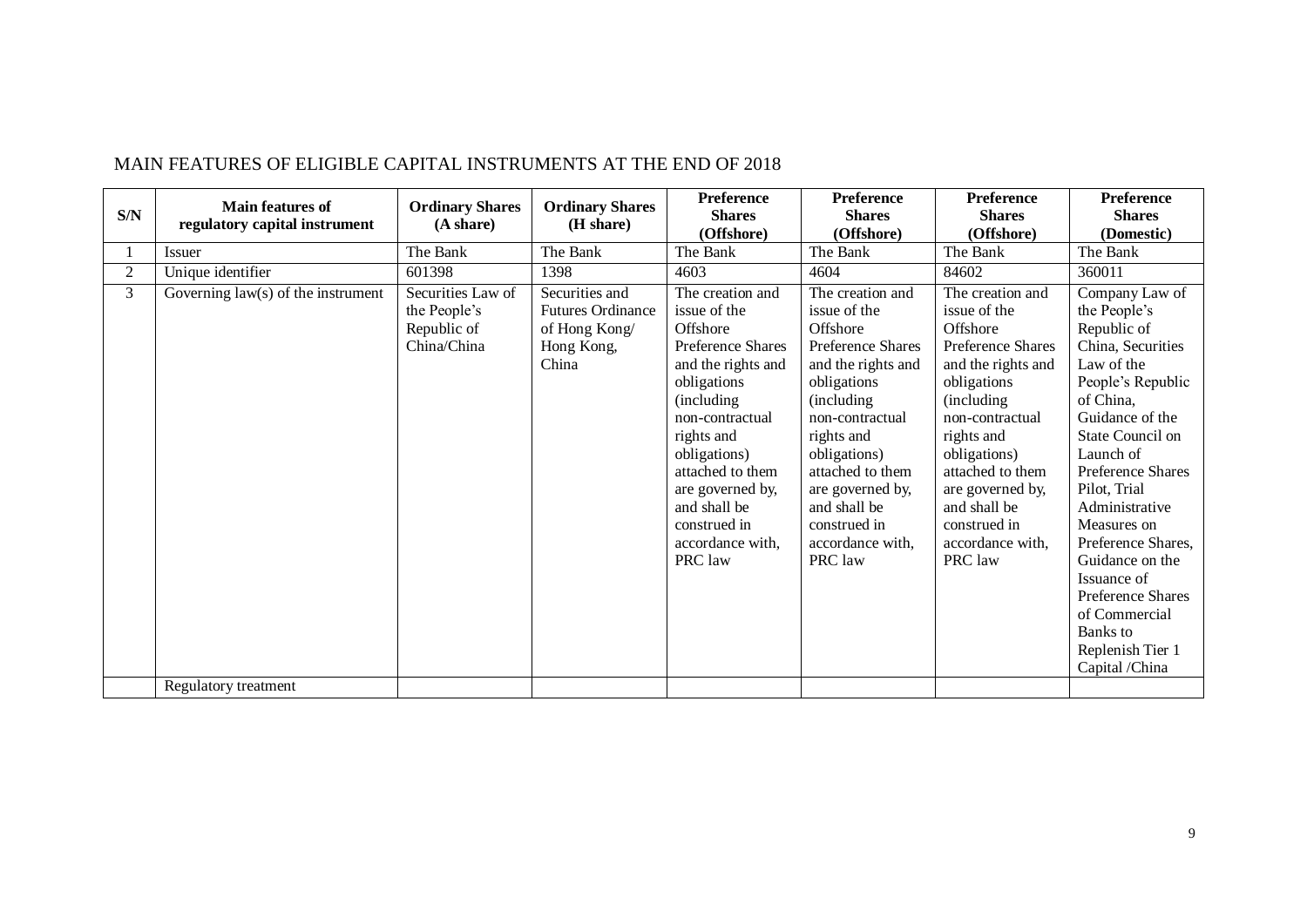| S/N             | <b>Main features of</b><br>regulatory capital instrument                                                                           | <b>Ordinary Shares</b><br>(A share) | <b>Ordinary Shares</b><br>(H share) | <b>Preference</b><br><b>Shares</b><br>(Offshore)                                            | <b>Preference</b><br><b>Shares</b><br>(Offshore)                                               | Preference<br><b>Shares</b><br>(Offshore)                                                   | Preference<br><b>Shares</b><br>(Domestic)                                                   |
|-----------------|------------------------------------------------------------------------------------------------------------------------------------|-------------------------------------|-------------------------------------|---------------------------------------------------------------------------------------------|------------------------------------------------------------------------------------------------|---------------------------------------------------------------------------------------------|---------------------------------------------------------------------------------------------|
| $\overline{4}$  | <b>Including: Transition</b><br>arrangement of Regulation<br>Governing Capital of<br><b>Commercial Banks</b><br>(Provisional)      | Core tier 1 capital                 | Core tier 1 capital                 | Additional tier 1<br>capital                                                                | Additional tier 1<br>capital                                                                   | Additional tier 1<br>capital                                                                | Additional tier 1<br>capital                                                                |
| 5               | <b>Including: Post-transition</b><br>arrangement of Regulation<br>Governing Capital of<br><b>Commercial Banks</b><br>(Provisional) | Core tier 1 capital                 | Core tier 1 capital                 | Additional tier 1<br>capital                                                                | Additional tier 1<br>capital                                                                   | Additional tier 1<br>capital                                                                | Additional tier 1<br>capital                                                                |
| 6               | Including: Eligible to the parent<br>company/group level                                                                           | Parent company/<br>Group            | Parent company/<br>Group            | Parent company/<br>Group                                                                    | Parent company/<br>Group                                                                       | Parent company/<br>Group                                                                    | Parent company/<br>Group                                                                    |
| 7               | Instrument type                                                                                                                    | Core tier 1 capital<br>instrument   | Core tier 1 capital<br>instrument   | Additional tier 1<br>capital instrument                                                     | Additional tier 1<br>capital instrument                                                        | Additional tier 1<br>capital instrument                                                     | Additional tier 1<br>capital instrument                                                     |
| 8               | Amount recognized in regulatory<br>capital (in millions, as at the<br>latest reporting date)                                       | RMB339,126                          | RMB169,202                          | RMB equivalent<br>17,928                                                                    | RMB equivalent<br>4,542                                                                        | RMB11,958                                                                                   | RMB44,947                                                                                   |
| 9               | Par value of instrument (in<br>millions)                                                                                           | RMB269,612                          | RMB86,795                           | <b>USD2,940</b>                                                                             | <b>EUR 600</b>                                                                                 | RMB12,000                                                                                   | RMB45,000                                                                                   |
| 10              | Accounting treatment                                                                                                               | Share capital,<br>Capital reserve   | Share capital,<br>Capital reserve   | Other equity                                                                                | Other equity                                                                                   | Other equity                                                                                | Other equity                                                                                |
| 11              | Original date of issuance                                                                                                          | 19 October 2006                     | 19 October 2006                     | 10 December<br>2014                                                                         | 10 December<br>2014                                                                            | 10 December<br>2014                                                                         | 18 November<br>2015                                                                         |
| 12              | Perpetual or dated                                                                                                                 | Perpetual                           | Perpetual                           | Perpetual                                                                                   | Perpetual                                                                                      | Perpetual                                                                                   | Perpetual                                                                                   |
| $\overline{13}$ | Including: Original maturity date                                                                                                  | No maturity date                    | No maturity date                    | No maturity date                                                                            | No maturity date                                                                               | No maturity date                                                                            | No maturity date                                                                            |
| 14              | Issuer call (subject to prior<br>supervisory approval)                                                                             | N <sub>o</sub>                      | N <sub>o</sub>                      | Yes                                                                                         | Yes                                                                                            | Yes                                                                                         | Yes                                                                                         |
| 15              | Including: Optional call date,<br>contingent call dates and<br>redemption amount                                                   | N/A                                 | N/A                                 | The First<br><b>Redemption Date</b><br>is 10 December<br>2019, in full or<br>partial amount | The First<br><b>Redemption Date</b><br>is 10 December<br>$2021$ , in full or<br>partial amount | The First<br><b>Redemption Date</b><br>is 10 December<br>2019, in full or<br>partial amount | The First<br><b>Redemption Date</b><br>is 18 November<br>2020, in full or<br>partial amount |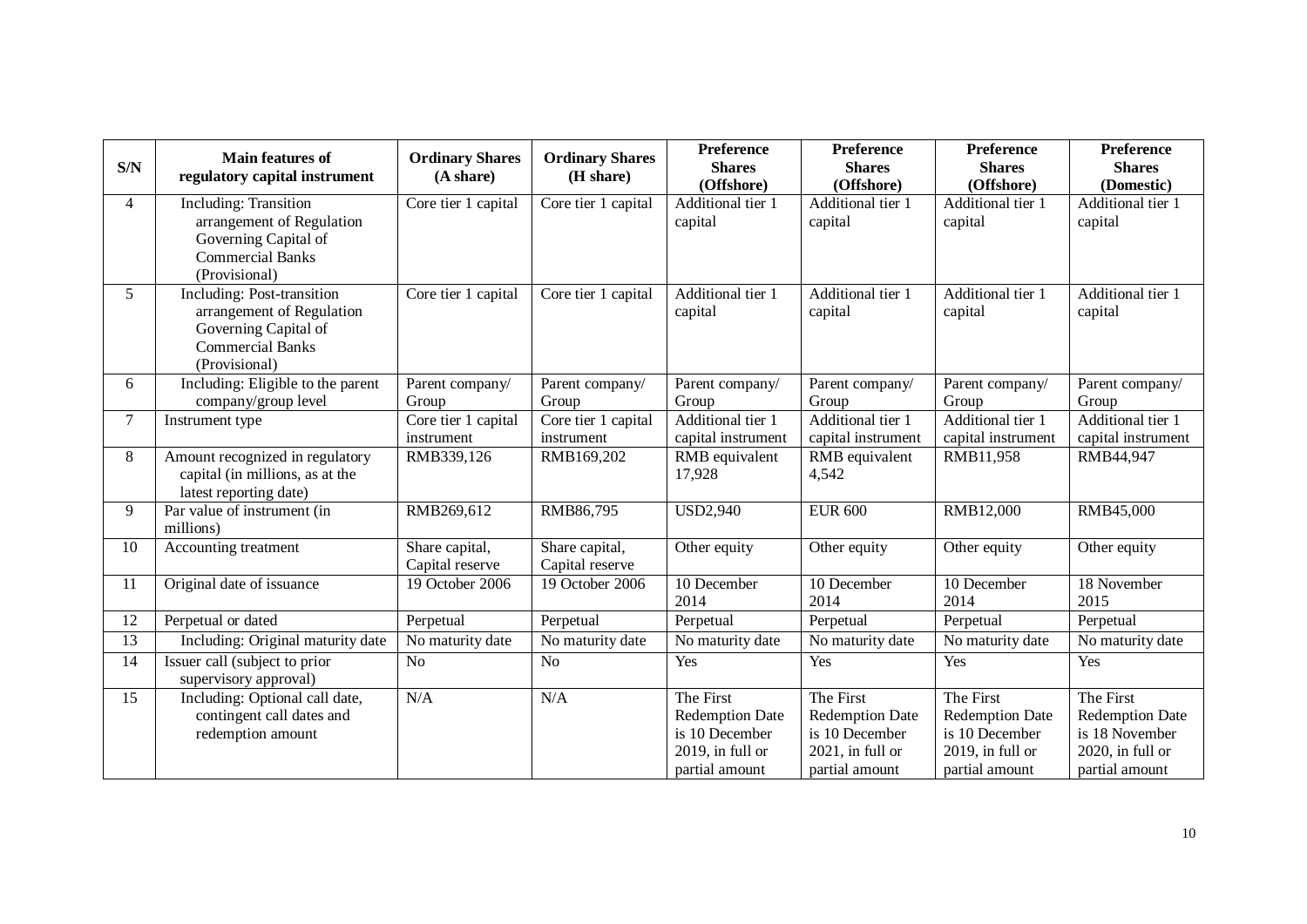| S/N | <b>Main features of</b><br>regulatory capital instrument                                                        | <b>Ordinary Shares</b><br>(A share) | <b>Ordinary Shares</b><br>(H share) | <b>Preference</b><br><b>Shares</b><br>(Offshore)                                           | Preference<br><b>Shares</b><br>(Offshore)                                                  | Preference<br><b>Shares</b><br>(Offshore)                                                  | Preference<br><b>Shares</b><br>(Domestic)                                                                                                                                                     |
|-----|-----------------------------------------------------------------------------------------------------------------|-------------------------------------|-------------------------------------|--------------------------------------------------------------------------------------------|--------------------------------------------------------------------------------------------|--------------------------------------------------------------------------------------------|-----------------------------------------------------------------------------------------------------------------------------------------------------------------------------------------------|
| 16  | Including: Subsequent call dates,<br>if applicable                                                              | N/A                                 | N/A                                 | 10 December in<br>each year after the<br><b>First Redemption</b><br>Date                   | 10 December in<br>each year after the<br><b>First Redemption</b><br>Date                   | 10 December in<br>each year after the<br><b>First Redemption</b><br>Date                   | Commences on<br>the First<br><b>Redemption Date</b><br>(18 November<br>2020) and ends on<br>the completion<br>date of redemption<br>or conversion of<br>all the Domestic<br>Preference Shares |
|     | Coupons/dividends                                                                                               |                                     |                                     |                                                                                            |                                                                                            |                                                                                            |                                                                                                                                                                                               |
| 17  | Including: Fixed or floating<br>dividend/coupon                                                                 | Floating                            | Floating                            | Fixed to floating                                                                          | Fixed to floating                                                                          | Fixed to floating                                                                          | Fixed to floating                                                                                                                                                                             |
| 18  | Including: Coupon rate and any<br>related index                                                                 | N/A                                 | N/A                                 | 6% (dividend rate)<br>before 10<br>December 2019                                           | 6% (dividend rate)<br>before 10<br>December 2021                                           | $\overline{6\%}$ (dividend rate)<br>before 10<br>December 2019                             | 4.50% (dividend<br>rate) before 18<br>November 2020                                                                                                                                           |
| 19  | Including: Existence of a<br>dividend stopper                                                                   | N/A                                 | N/A                                 | Yes                                                                                        | Yes                                                                                        | Yes                                                                                        | Yes                                                                                                                                                                                           |
| 20  | Including: Fully discretionary,<br>partially discretionary or<br>mandatory cancellation of<br>coupons/dividends | Fully<br>discretionary              | Fully<br>discretionary              | Partially<br>discretionary                                                                 | Partially<br>discretionary                                                                 | Partially<br>discretionary                                                                 | Partially<br>discretionary                                                                                                                                                                    |
| 21  | Including: Redemption incentive<br>mechanism                                                                    | N <sub>o</sub>                      | N <sub>o</sub>                      | N <sub>o</sub>                                                                             | N <sub>o</sub>                                                                             | N <sub>o</sub>                                                                             | N <sub>o</sub>                                                                                                                                                                                |
| 22  | Including: Non-cumulative or<br>cumulative                                                                      | Non-cumulative                      | Non-cumulative                      | Non-cumulative                                                                             | Non-cumulative                                                                             | Non-cumulative                                                                             | Non-cumulative                                                                                                                                                                                |
| 23  | Convertible or non-convertible                                                                                  | No                                  | N <sub>o</sub>                      | Yes                                                                                        | Yes                                                                                        | Yes                                                                                        | Yes                                                                                                                                                                                           |
| 24  | Including: If convertible,<br>conversion trigger(s)                                                             | N/A                                 | N/A                                 | <b>Additional Tier 1</b><br>Capital Trigger<br>Event or Tier 2<br>Capital Trigger<br>Event | <b>Additional Tier 1</b><br>Capital Trigger<br>Event or Tier 2<br>Capital Trigger<br>Event | <b>Additional Tier 1</b><br>Capital Trigger<br>Event or Tier 2<br>Capital Trigger<br>Event | <b>Additional Tier 1</b><br>Capital Trigger<br>Event or Tier 2<br>Capital Trigger<br>Event                                                                                                    |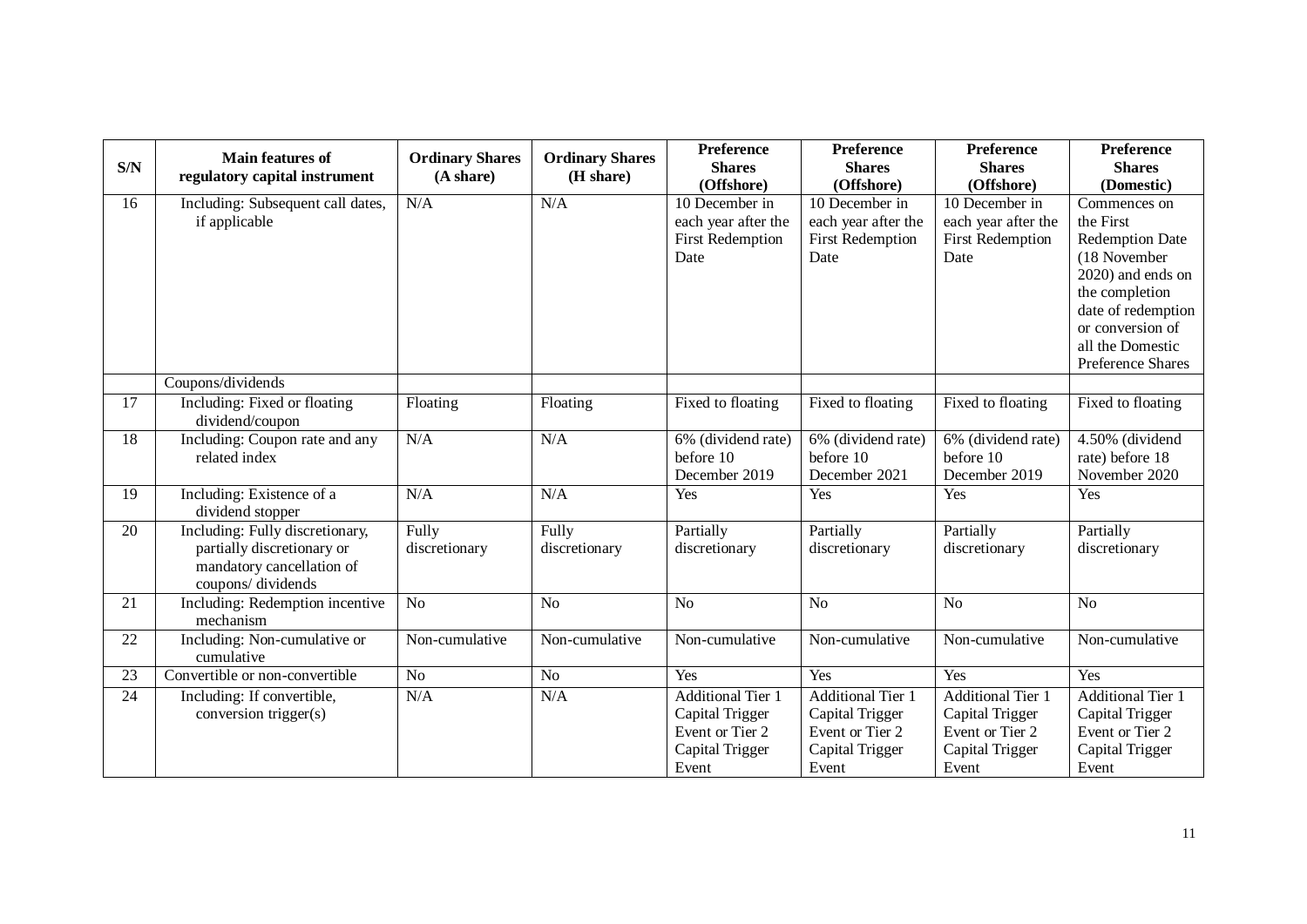| S/N | <b>Main features of</b><br>regulatory capital instrument                       | <b>Ordinary Shares</b><br>(A share) | <b>Ordinary Shares</b><br>(H share) | Preference<br><b>Shares</b><br>(Offshore)                                                                                                                                                                                                                             | Preference<br><b>Shares</b><br>(Offshore)                                                                                                                                                                                                                             | Preference<br><b>Shares</b><br>(Offshore)                                                                                                                                                                                                                             | Preference<br><b>Shares</b><br>(Domestic)                                                                                                                                                                                                                             |
|-----|--------------------------------------------------------------------------------|-------------------------------------|-------------------------------------|-----------------------------------------------------------------------------------------------------------------------------------------------------------------------------------------------------------------------------------------------------------------------|-----------------------------------------------------------------------------------------------------------------------------------------------------------------------------------------------------------------------------------------------------------------------|-----------------------------------------------------------------------------------------------------------------------------------------------------------------------------------------------------------------------------------------------------------------------|-----------------------------------------------------------------------------------------------------------------------------------------------------------------------------------------------------------------------------------------------------------------------|
| 25  | Including: If convertible, fully or<br>partially                               | N/A                                 | N/A                                 | Fully or partially<br>convertible when<br>an Additional Tier<br>1 Capital Trigger<br>Event occurs;<br>fully convertible<br>when a Tier 2<br>Capital Trigger<br>Event occurs                                                                                           | Fully or partially<br>convertible when<br>an Additional Tier<br>1 Capital Trigger<br>Event occurs;<br>fully convertible<br>when a Tier 2<br>Capital Trigger<br>Event occurs                                                                                           | Fully or partially<br>convertible when<br>an Additional Tier<br>1 Capital Trigger<br>Event occurs;<br>fully convertible<br>when a Tier 2<br>Capital Trigger<br>Event occurs                                                                                           | Fully or partially<br>convertible when<br>an Additional Tier<br>1 Capital Trigger<br>Event occurs;<br>fully convertible<br>when a Tier 2<br>Capital Trigger<br>Event occurs                                                                                           |
| 26  | Including: If convertible,<br>conversion trigger(s)                            | N/A                                 | N/A                                 | The initial<br>conversion price is<br>equal to the<br>average trading<br>price of the H<br>shares of the Bank<br>for the 20 trading<br>days preceding 25<br>July 2014, the date<br>of publication of<br>the Board<br>resolution in<br>respect of the<br>issuance plan | The initial<br>conversion price is<br>equal to the<br>average trading<br>price of the H<br>shares of the Bank<br>for the 20 trading<br>days preceding 25<br>July 2014, the date<br>of publication of<br>the Board<br>resolution in<br>respect of the<br>issuance plan | The initial<br>conversion price is<br>equal to the<br>average trading<br>price of the H<br>shares of the Bank<br>for the 20 trading<br>days preceding 25<br>July 2014, the date<br>of publication of<br>the Board<br>resolution in<br>respect of the<br>issuance plan | The initial<br>conversion price is<br>equal to the<br>average trading<br>price of the A<br>shares of the Bank<br>for the 20 trading<br>days preceding 25<br>July 2014, the date<br>of publication of<br>the Board<br>resolution in<br>respect of the<br>issuance plan |
| 27  | Including: If convertible,<br>mandatory or optional<br>conversion              | N/A                                 | N/A                                 | Mandatory                                                                                                                                                                                                                                                             | Mandatory                                                                                                                                                                                                                                                             | Mandatory                                                                                                                                                                                                                                                             | Mandatory                                                                                                                                                                                                                                                             |
| 28  | Including: If convertible, specify<br>instrument type convertible<br>into      | N/A                                 | N/A                                 | Core tier 1 capital                                                                                                                                                                                                                                                   | Core tier 1 capital                                                                                                                                                                                                                                                   | Core tier 1 capital                                                                                                                                                                                                                                                   | Core tier 1 capital                                                                                                                                                                                                                                                   |
| 29  | Including: If convertible, specify<br>issuer of instrument it converts<br>into | N/A                                 | N/A                                 | The Bank                                                                                                                                                                                                                                                              | The Bank                                                                                                                                                                                                                                                              | The Bank                                                                                                                                                                                                                                                              | The Bank                                                                                                                                                                                                                                                              |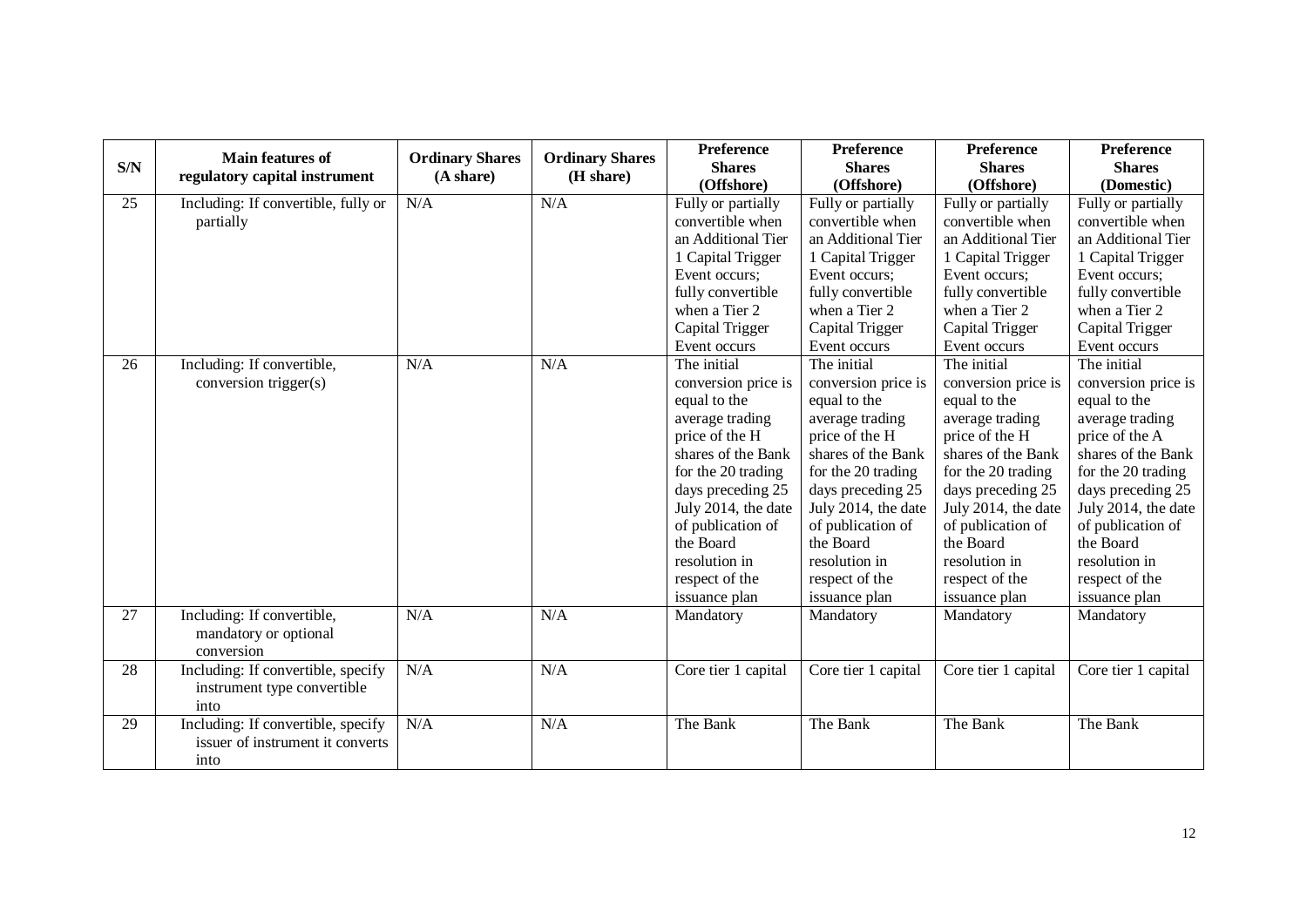| $\mathbf{S/N}$ | <b>Main features of</b><br>regulatory capital instrument                                                               | <b>Ordinary Shares</b><br>(A share)                                                                                           | <b>Ordinary Shares</b><br>(H share)                                                                                           | <b>Preference</b><br><b>Shares</b><br>(Offshore)                                                                                                                                                                                  | <b>Preference</b><br><b>Shares</b><br>(Offshore)                                                                                                                                                                                  | <b>Preference</b><br><b>Shares</b><br>(Offshore)                                                                                                                                                                                  | Preference<br><b>Shares</b><br>(Domestic)                                                                                                                                                                                         |
|----------------|------------------------------------------------------------------------------------------------------------------------|-------------------------------------------------------------------------------------------------------------------------------|-------------------------------------------------------------------------------------------------------------------------------|-----------------------------------------------------------------------------------------------------------------------------------------------------------------------------------------------------------------------------------|-----------------------------------------------------------------------------------------------------------------------------------------------------------------------------------------------------------------------------------|-----------------------------------------------------------------------------------------------------------------------------------------------------------------------------------------------------------------------------------|-----------------------------------------------------------------------------------------------------------------------------------------------------------------------------------------------------------------------------------|
| 30             | Write-down feature                                                                                                     | No                                                                                                                            | N <sub>0</sub>                                                                                                                | N <sub>0</sub>                                                                                                                                                                                                                    | N <sub>0</sub>                                                                                                                                                                                                                    | No                                                                                                                                                                                                                                | <b>No</b>                                                                                                                                                                                                                         |
| 31             | Including: If write-down,<br>write-down trigger $(s)$                                                                  | N/A                                                                                                                           | N/A                                                                                                                           | N/A                                                                                                                                                                                                                               | N/A                                                                                                                                                                                                                               | N/A                                                                                                                                                                                                                               | N/A                                                                                                                                                                                                                               |
| 32             | Including: If write-down, full or<br>partial                                                                           | N/A                                                                                                                           | N/A                                                                                                                           | N/A                                                                                                                                                                                                                               | N/A                                                                                                                                                                                                                               | N/A                                                                                                                                                                                                                               | N/A                                                                                                                                                                                                                               |
| 33             | Including: If write-down,<br>permanent or temporary                                                                    | N/A                                                                                                                           | N/A                                                                                                                           | N/A                                                                                                                                                                                                                               | N/A                                                                                                                                                                                                                               | N/A                                                                                                                                                                                                                               | N/A                                                                                                                                                                                                                               |
| 34             | Including: If temporary<br>write-down, description of<br>write-up mechanism                                            | N/A                                                                                                                           | N/A                                                                                                                           | N/A                                                                                                                                                                                                                               | N/A                                                                                                                                                                                                                               | N/A                                                                                                                                                                                                                               | N/A                                                                                                                                                                                                                               |
| 35             | Position in subordination hierarchy<br>in liquidation (specify instrument<br>type immediately senior to<br>instrument) | Subordinated to<br>depositor, general<br>creditor, creditor<br>of the<br>subordinated debts<br>and preference<br>shareholders | Subordinated to<br>depositor, general<br>creditor, creditor<br>of the<br>subordinated debts<br>and preference<br>shareholders | Subordinated to<br>all liabilities of the<br>Bank and<br>instruments issued<br>or guaranteed by<br>the Bank ranking<br>senior to the<br>Offshore<br>Preference Shares.<br>pari passu with the<br>holders of Parity<br>Obligations | Subordinated to<br>all liabilities of the<br>Bank and<br>instruments issued<br>or guaranteed by<br>the Bank ranking<br>senior to the<br>Offshore<br>Preference Shares,<br>pari passu with the<br>holders of Parity<br>Obligations | Subordinated to<br>all liabilities of the<br>Bank and<br>instruments issued<br>or guaranteed by<br>the Bank ranking<br>senior to the<br>Offshore<br>Preference Shares,<br>pari passu with the<br>holders of Parity<br>Obligations | Subordinated to<br>all liabilities of the<br>Bank and<br>instruments issued<br>or guaranteed by<br>the Bank ranking<br>senior to the<br>Domestic<br>Preference Shares,<br>pari passu with the<br>holders of Parity<br>Obligations |
| 36             | Non-compliant transitioned features                                                                                    | N <sub>o</sub>                                                                                                                | N <sub>o</sub>                                                                                                                | N <sub>o</sub>                                                                                                                                                                                                                    | N <sub>o</sub>                                                                                                                                                                                                                    | N <sub>o</sub>                                                                                                                                                                                                                    | N <sub>o</sub>                                                                                                                                                                                                                    |
|                | Including: If yes, specify<br>non-compliant features                                                                   | N/A                                                                                                                           | N/A                                                                                                                           | N/A                                                                                                                                                                                                                               | N/A                                                                                                                                                                                                                               | N/A                                                                                                                                                                                                                               | N/A                                                                                                                                                                                                                               |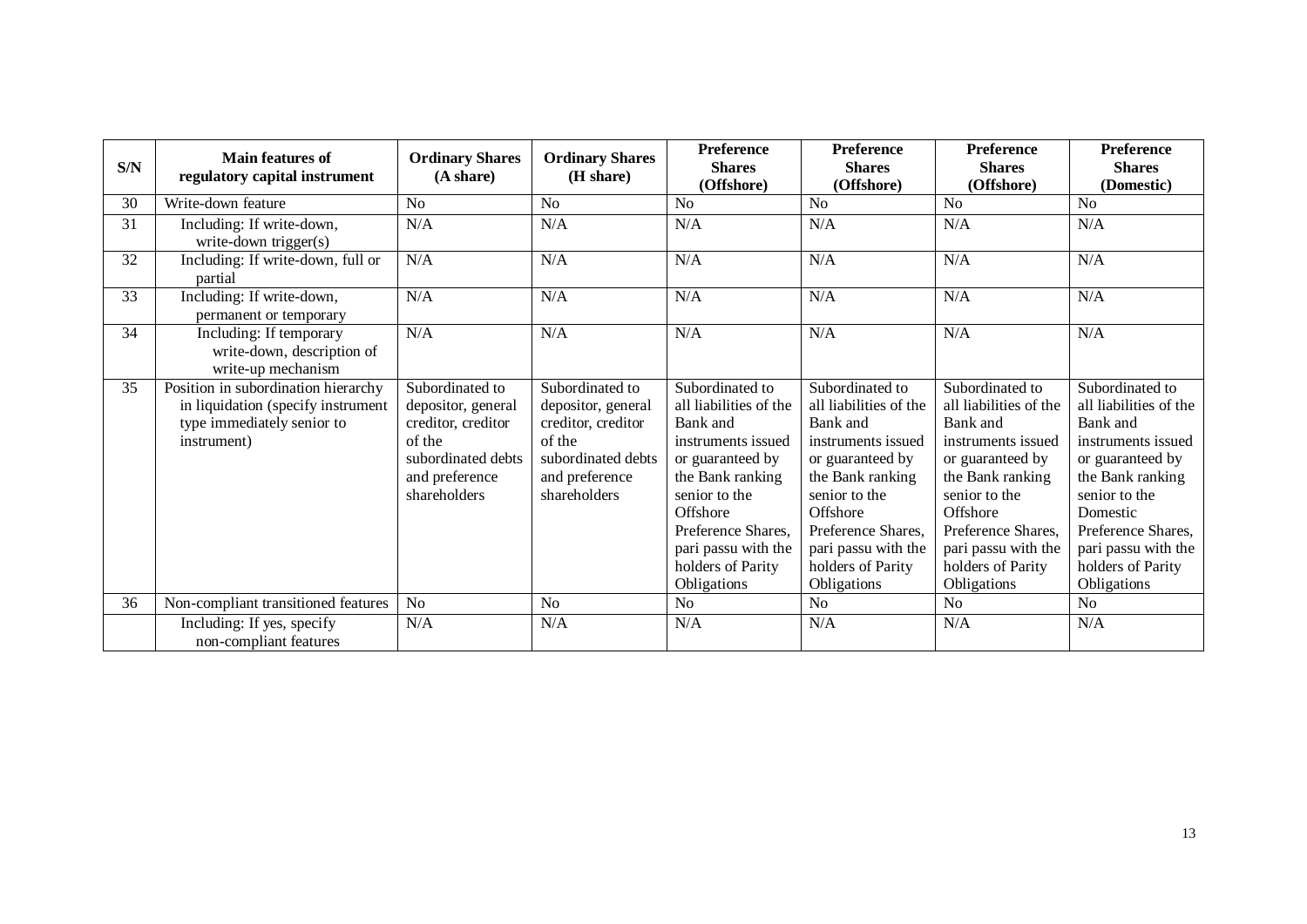| S/N            | Main features of<br>regulatory capital instrument                                                                     | Tier 2 capital bonds                                         | <b>Tier 2 capital bonds</b>                                                                                                                                                                                                                                                                     | Tier 2 capital bonds                                                                                                                                                                                                                                                                                                                                                         | <b>Tier 2 capital bonds</b>                                                                                                                                                                                                                                                                                                                                                  |
|----------------|-----------------------------------------------------------------------------------------------------------------------|--------------------------------------------------------------|-------------------------------------------------------------------------------------------------------------------------------------------------------------------------------------------------------------------------------------------------------------------------------------------------|------------------------------------------------------------------------------------------------------------------------------------------------------------------------------------------------------------------------------------------------------------------------------------------------------------------------------------------------------------------------------|------------------------------------------------------------------------------------------------------------------------------------------------------------------------------------------------------------------------------------------------------------------------------------------------------------------------------------------------------------------------------|
|                | <b>Issuer</b>                                                                                                         | The Bank                                                     | The Bank                                                                                                                                                                                                                                                                                        | The Bank                                                                                                                                                                                                                                                                                                                                                                     | The Bank                                                                                                                                                                                                                                                                                                                                                                     |
| $\overline{2}$ | Unique identifier                                                                                                     | 1428009                                                      | Rule 144A ISIN:<br>US455881AD47<br><b>Regulation S ISIN:</b><br><b>USY39656AC06</b>                                                                                                                                                                                                             | 1728021                                                                                                                                                                                                                                                                                                                                                                      | 1728022                                                                                                                                                                                                                                                                                                                                                                      |
| 3              | Governing $law(s)$ of the instrument                                                                                  | Securities Law of the<br>People's Republic of<br>China/China | The Notes and the Fiscal<br><b>Agency Agreement shall</b><br>be governed by, and shall<br>be construed in accordance<br>with, New York law,<br>except that the provisions<br>of the Notes relating to<br>subordination shall be<br>governed by, and construed<br>in accordance with, PRC<br>law | Governed by the<br><b>Commercial Banking Law</b><br>of the People's Republic of<br>China, the Regulation<br>Governing Capital of<br><b>Commercial Banks</b><br>(Provisional) and the<br>Measures for<br>Administration of<br>Financial Bond Issuance in<br>China's Inter-bank Bond<br>Market, as well as other<br>applicable laws,<br>regulations and normative<br>documents | Governed by the<br><b>Commercial Banking Law</b><br>of the People's Republic of<br>China, the Regulation<br>Governing Capital of<br><b>Commercial Banks</b><br>(Provisional) and the<br>Measures for<br>Administration of<br>Financial Bond Issuance in<br>China's Inter-bank Bond<br>Market, as well as other<br>applicable laws,<br>regulations and normative<br>documents |
|                | Regulatory treatment                                                                                                  |                                                              |                                                                                                                                                                                                                                                                                                 |                                                                                                                                                                                                                                                                                                                                                                              |                                                                                                                                                                                                                                                                                                                                                                              |
| 4              | Including: Transition arrangement of<br>Regulation Governing Capital of<br>Commercial Banks (Provisional)             | Tier 2 capital                                               | Tier 2 capital                                                                                                                                                                                                                                                                                  | Tier 2 capital                                                                                                                                                                                                                                                                                                                                                               | Tier 2 capital                                                                                                                                                                                                                                                                                                                                                               |
| 5              | Including: Post-transition arrangement<br>of Regulation Governing Capital of<br><b>Commercial Banks (Provisional)</b> | Tier 2 capital                                               | Tier 2 capital                                                                                                                                                                                                                                                                                  | Tier 2 capital                                                                                                                                                                                                                                                                                                                                                               | Tier 2 capital                                                                                                                                                                                                                                                                                                                                                               |
| 6              | Including: Eligible to the parent<br>company/group level                                                              | Parent company/ Group                                        | Parent company/ Group                                                                                                                                                                                                                                                                           | Parent company/ Group                                                                                                                                                                                                                                                                                                                                                        | Parent company/ Group                                                                                                                                                                                                                                                                                                                                                        |
| $\tau$         | Instrument type                                                                                                       | Tier 2 capital instrument                                    | Tier 2 capital instrument                                                                                                                                                                                                                                                                       | Tier 2 capital instrument                                                                                                                                                                                                                                                                                                                                                    | Tier 2 capital instrument                                                                                                                                                                                                                                                                                                                                                    |

### MAIN FEATURES OF ELIGIBLE CAPITAL INSTRUMENTS AT THE END OF 2018 (CONTINUED)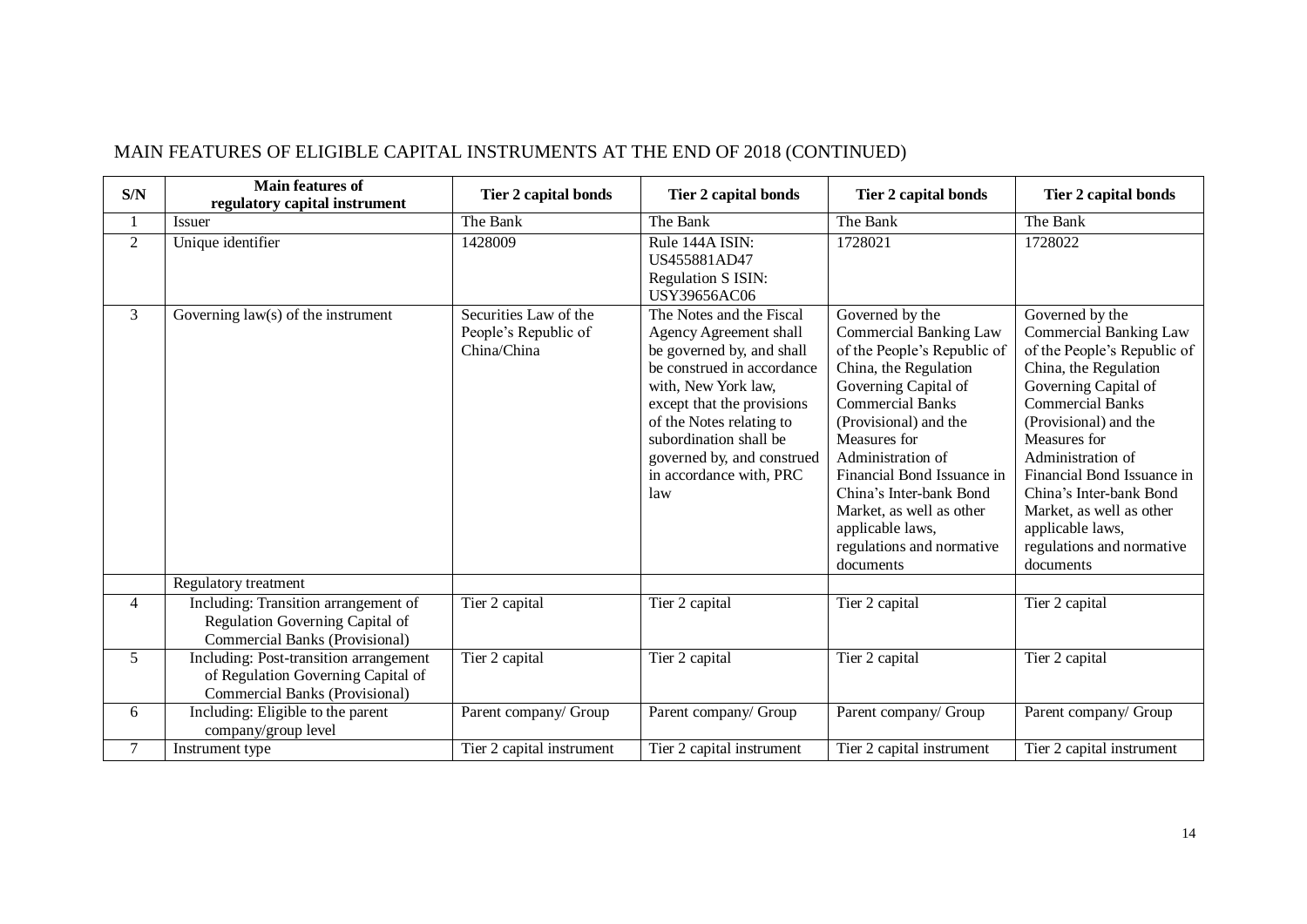| S/N             | <b>Main features of</b><br>regulatory capital instrument                                                     | Tier 2 capital bonds             | Tier 2 capital bonds   | <b>Tier 2 capital bonds</b>        | Tier 2 capital bonds                |
|-----------------|--------------------------------------------------------------------------------------------------------------|----------------------------------|------------------------|------------------------------------|-------------------------------------|
| 8               | Amount recognized in regulatory capital<br>(in millions, as at the latest reporting<br>date)                 | RMB19,994                        | RMB equivalent 13,626  | RMB44,000                          | RMB44,000                           |
| 9               | Par value of instrument (in millions)                                                                        | RMB20,000                        | <b>USD2,000</b>        | RMB44,000                          | RMB44,000                           |
| 10              | Accounting treatment                                                                                         | Debt securities issued           | Debt securities issued | Debt securities issued             | Debt securities issued              |
| 11              | Original date of issuance                                                                                    | 4 August 2014                    | 21 September 2015      | 6 November 2017                    | 20 November 2017                    |
| $\overline{12}$ | Perpetual or dated                                                                                           | Dated                            | Dated                  | Dated                              | Dated                               |
| 13              | Including: Original maturity date                                                                            | 5 August 2024                    | 21 September 2025      | 8 November 2027                    | 22 November 2027                    |
| 14              | Issuer call (subject to prior supervisory<br>approval)                                                       | Yes                              | N <sub>o</sub>         | Yes                                | Yes                                 |
| 15              | Including: Optional call date, contingent<br>call dates and redemption amount                                | 5 August 2019, in full<br>amount | N/A                    | 8 November 2022, in full<br>amount | 22 November 2022, in full<br>amount |
| 16              | Including: Subsequent call dates, if<br>applicable                                                           | N/A                              | N/A                    | N/A                                | N/A                                 |
|                 | Coupons/dividends                                                                                            |                                  |                        |                                    |                                     |
| 17              | Including: Fixed or floating<br>dividend/coupon                                                              | Fixed                            | Fixed                  | Fixed                              | Fixed                               |
| 18              | Including: Coupon rate and any related<br>index                                                              | 5.80%                            | 4.875%                 | 4.45%                              | 4.45%                               |
| 19              | Including: Existence of a dividend<br>stopper                                                                | N <sub>o</sub>                   | N <sub>o</sub>         | N <sub>o</sub>                     | N <sub>o</sub>                      |
| 20              | Including: Fully discretionary, partially<br>discretionary or mandatory<br>cancellation of coupons/dividends | Mandatory                        | Mandatory              | Mandatory                          | Mandatory                           |
| 21              | Including: Redemption incentive<br>mechanism                                                                 | N <sub>o</sub>                   | N <sub>o</sub>         | N <sub>o</sub>                     | N <sub>o</sub>                      |
| 22              | Including: Non-cumulative or<br>cumulative                                                                   | Cumulative                       | Cumulative             | Cumulative                         | Cumulative                          |
| 23              | Convertible or non-convertible                                                                               | $\overline{No}$                  | N <sub>o</sub>         | No                                 | No                                  |
| 24              | Including: If convertible, conversion<br>trigger(s)                                                          | N/A                              | N/A                    | N/A                                | N/A                                 |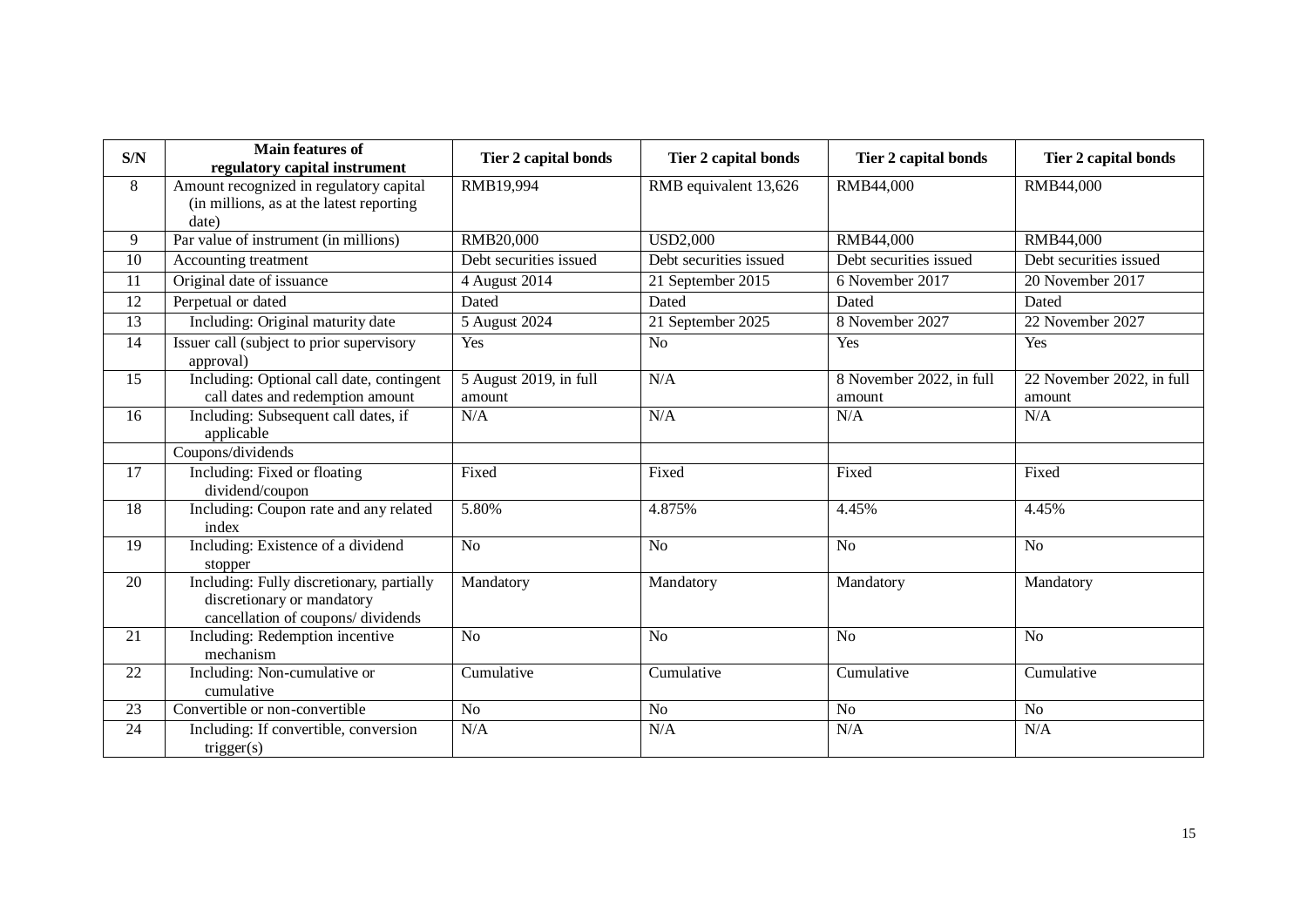| S/N             | <b>Main features of</b><br>regulatory capital instrument                    | Tier 2 capital bonds      | Tier 2 capital bonds                                                                                                                                                                                                                                                                                                                                 | Tier 2 capital bonds                                                                                                                                                                                                                                                                                                                                 | Tier 2 capital bonds                                                                                                                                                                                                                                                                                                                                 |
|-----------------|-----------------------------------------------------------------------------|---------------------------|------------------------------------------------------------------------------------------------------------------------------------------------------------------------------------------------------------------------------------------------------------------------------------------------------------------------------------------------------|------------------------------------------------------------------------------------------------------------------------------------------------------------------------------------------------------------------------------------------------------------------------------------------------------------------------------------------------------|------------------------------------------------------------------------------------------------------------------------------------------------------------------------------------------------------------------------------------------------------------------------------------------------------------------------------------------------------|
| 25              | Including: If convertible, fully or<br>partially                            | N/A                       | N/A                                                                                                                                                                                                                                                                                                                                                  | N/A                                                                                                                                                                                                                                                                                                                                                  | N/A                                                                                                                                                                                                                                                                                                                                                  |
| 26              | Including: If convertible, conversion<br>trigger(s)                         | N/A                       | N/A                                                                                                                                                                                                                                                                                                                                                  | N/A                                                                                                                                                                                                                                                                                                                                                  | N/A                                                                                                                                                                                                                                                                                                                                                  |
| 27              | Including: If convertible, mandatory or<br>optional conversion              | N/A                       | N/A                                                                                                                                                                                                                                                                                                                                                  | N/A                                                                                                                                                                                                                                                                                                                                                  | N/A                                                                                                                                                                                                                                                                                                                                                  |
| 28              | Including: If convertible, specify<br>instrument type convertible into      | N/A                       | N/A                                                                                                                                                                                                                                                                                                                                                  | N/A                                                                                                                                                                                                                                                                                                                                                  | N/A                                                                                                                                                                                                                                                                                                                                                  |
| 29              | Including: If convertible, specify issuer<br>of instrument it converts into | N/A                       | N/A                                                                                                                                                                                                                                                                                                                                                  | N/A                                                                                                                                                                                                                                                                                                                                                  | N/A                                                                                                                                                                                                                                                                                                                                                  |
| 30              | Write-down feature                                                          | Yes                       | Yes                                                                                                                                                                                                                                                                                                                                                  | Yes                                                                                                                                                                                                                                                                                                                                                  | Yes                                                                                                                                                                                                                                                                                                                                                  |
| 31              | Including: If write-down, write-down<br>trigger(s)                          | Non-viability of the Bank | Whichever occurs earlier:<br>(i) CBIRC having decided<br>that a write-down is<br>necessary, without which<br>the Issuer would become<br>nonviable; or<br>(ii) any relevant authority<br>having decided that a<br>public sector injection of<br>capital or equivalent<br>support is necessary,<br>without which the Issuer<br>would become non-viable | Whichever occurs earlier:<br>(i) CBIRC having decided<br>that a write-down is<br>necessary, without which<br>the Issuer would become<br>nonviable; or<br>(ii) any relevant authority<br>having decided that a<br>public sector injection of<br>capital or equivalent<br>support is necessary,<br>without which the Issuer<br>would become non-viable | Whichever occurs earlier:<br>(i) CBIRC having decided<br>that a write-down is<br>necessary, without which<br>the Issuer would become<br>nonviable; or<br>(ii) any relevant authority<br>having decided that a<br>public sector injection of<br>capital or equivalent<br>support is necessary,<br>without which the Issuer<br>would become non-viable |
| $\overline{32}$ | Including: If write-down, full or partial                                   | Full write-down           | Full write-down                                                                                                                                                                                                                                                                                                                                      | Full write-down                                                                                                                                                                                                                                                                                                                                      | Full write-down                                                                                                                                                                                                                                                                                                                                      |
| 33              | Including: If write-down, permanent or<br>temporary                         | Permanent write-down      | Permanent write-down                                                                                                                                                                                                                                                                                                                                 | Permanent write-down                                                                                                                                                                                                                                                                                                                                 | Permanent write-down                                                                                                                                                                                                                                                                                                                                 |
| 34              | Including: If temporary write-down,<br>description of write-up mechanism    | N/A                       | N/A                                                                                                                                                                                                                                                                                                                                                  | N/A                                                                                                                                                                                                                                                                                                                                                  | N/A                                                                                                                                                                                                                                                                                                                                                  |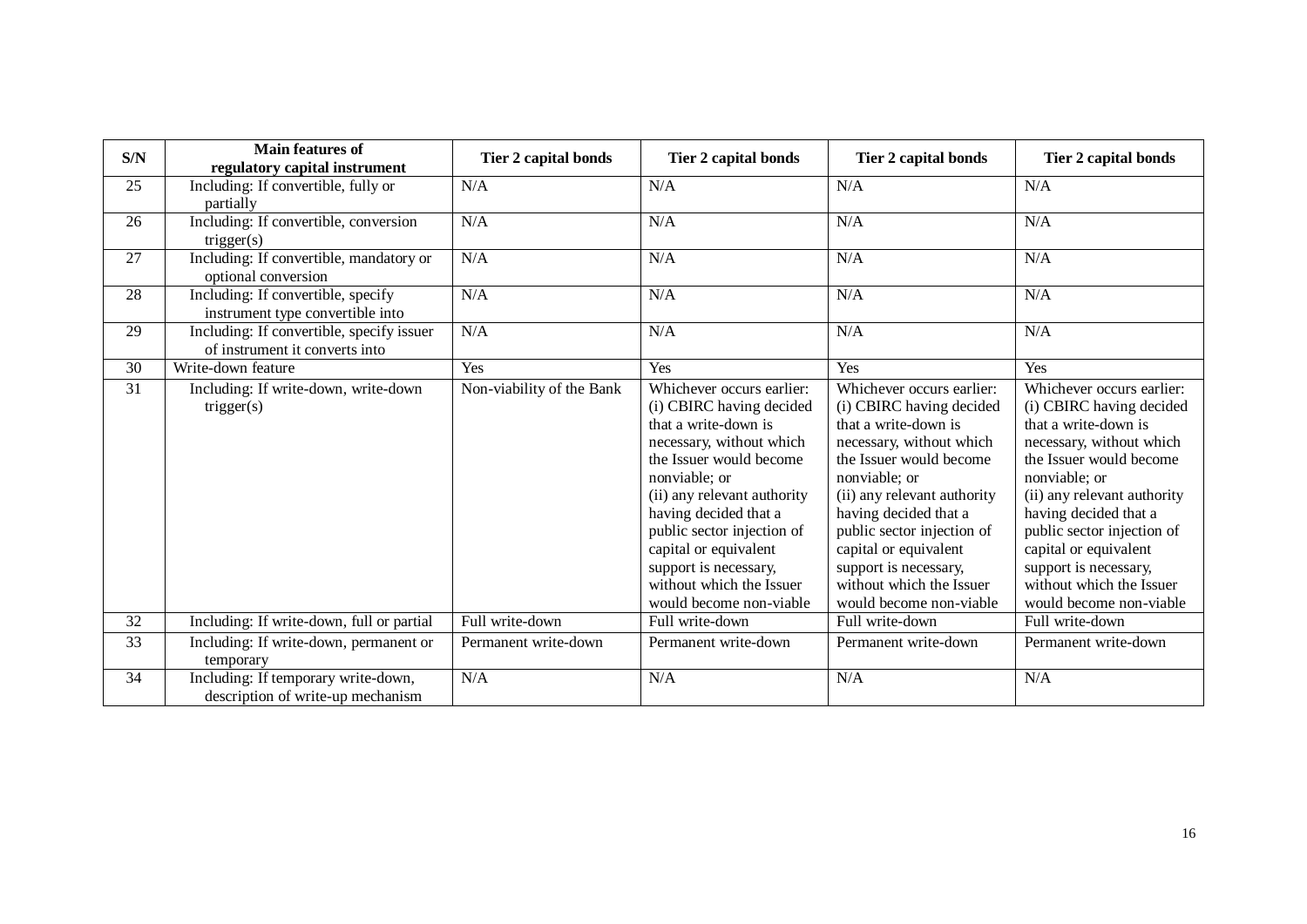| S/N | <b>Main features of</b><br>regulatory capital instrument | Tier 2 capital bonds       | Tier 2 capital bonds       | Tier 2 capital bonds        | Tier 2 capital bonds        |
|-----|----------------------------------------------------------|----------------------------|----------------------------|-----------------------------|-----------------------------|
| 35  | Position in subordination hierarchy in                   | Subordinated to depositor  | Subordinated to depositor  | Subordinated to depositor   | Subordinated to depositor   |
|     | liquidation (specify instrument type)                    | and general creditor, pari | and general creditor, pari | and general creditor, but   | and general creditor, but   |
|     | immediately senior to instrument)                        | passu with other           | passu with other           | senior to equity capital,   | senior to equity capital,   |
|     |                                                          | subordinated debts         | subordinated debts         | other tier 1 capital        | other tier 1 capital        |
|     |                                                          |                            |                            | instruments and hybrid      | instruments and hybrid      |
|     |                                                          |                            |                            | capital bonds; pari passu   | capital bonds; pari passu   |
|     |                                                          |                            |                            | with other subordinated     | with other subordinated     |
|     |                                                          |                            |                            | debts that have been issued | debts that have been issued |
|     |                                                          |                            |                            | by the Issuer and are pari  | by the Issuer and are pari  |
|     |                                                          |                            |                            | passu with the present      | passu with the present      |
|     |                                                          |                            |                            | bonds; and pari passu with  | bonds; and pari passu with  |
|     |                                                          |                            |                            | other tier 2 capital        | other tier 2 capital        |
|     |                                                          |                            |                            | instruments that will       | instruments that will       |
|     |                                                          |                            |                            | possibly be issued in the   | possibly be issued in the   |
|     |                                                          |                            |                            | future and are pari passu   | future and are pari passu   |
|     |                                                          |                            |                            | with the present bonds      | with the present bonds      |
| 36  | Non-compliant transitioned features                      | N <sub>o</sub>             | N <sub>0</sub>             | No.                         | N <sub>o</sub>              |
|     | Including: If yes, specify non-compliant<br>features     | N/A                        | N/A                        | N/A                         | N/A                         |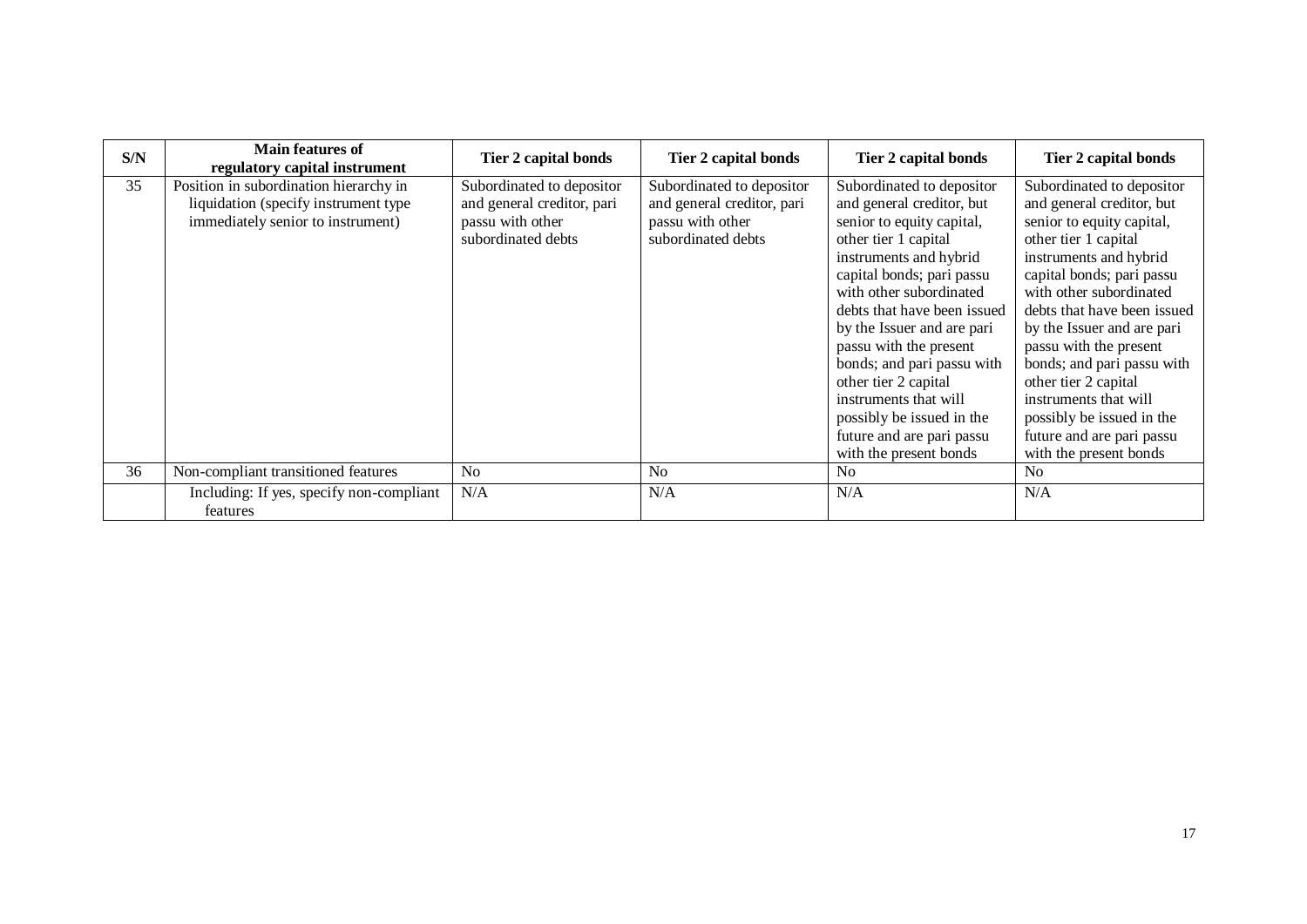The following information is disclosed in accordance with Administrative Measures for Leverage Ratio of Commercial Banks (Revised) Appendix 3 Disclosure Templates of Leverage Ratio.

### COMPARISON OF REGULATORY LEVERAGE RATIO ITEMS AND ACCOUNTING ITEMS

*In RMB millions* **S/N Ifem Item At 31 December 2018** 1 Total consolidated assets as per published financial statements 27,699,540 2 Consolidated adjustments for accounting purposes but outside the scope of regulatory consolidation (110,212) 3 Adjustments for fiduciary assets 4 Adjustments for derivative financial instruments 68,114 5 Adjustment for securities financing transactions 35,125 6 Adjustment for off-balance sheet items 2,002,299

# LEVERAGE RATIO, NET TIER 1 CAPITAL, BALANCE OF ADJUSTED ON-AND OFF-BALANCE SHEET ASSETS AND RELATED INFORMATION

7 Other adjustments (14,988) 8 Balance of adjusted on- and off-balance sheet assets 29,679,878

| In RMB millions, except for percentages |  |
|-----------------------------------------|--|
|-----------------------------------------|--|

| S/N            | <b>Item</b>                                                             | At 31 December 2018 |
|----------------|-------------------------------------------------------------------------|---------------------|
| 1              | On-balance sheet items (excluding derivatives and SFTs, but             | 27,120,956          |
|                | including collateral)                                                   |                     |
| $\mathfrak{D}$ | Less: Asset amounts deducted in determining Basel III Tier 1 capital    | (14,988)            |
| 3              | Balance of adjusted on-balance sheet assets (excluding derivatives      | 27,105,968          |
|                | and SFTs)                                                               |                     |
| 4              | Replacement cost associated with all derivatives transactions (i.e. net | 76,179              |
|                | of eligible cash variation margin)                                      |                     |
| 5              | Add-on amounts for PFE associated with all derivatives transactions     | 63,890              |
| 6              | Gross-up for derivatives collateral provided where deducted from the    |                     |
|                | balance sheet assets pursuant to the operative accounting               |                     |
|                | framework                                                               |                     |
| $\tau$         | Less: Deductions of receivables assets for cash variation margin        |                     |
|                | provided in derivatives transactions                                    |                     |
| 8              | Less: Exempted CCP leg of client-cleared trade exposures                | (20, 180)           |
| 9              | Effective notional amount of written credit derivatives                 | 44,968              |
| 10             | Less: Adjusted effective notional deductions for written credit         | (25, 408)           |
|                | derivatives                                                             |                     |
| 11             | Total derivative exposures                                              | 139,449             |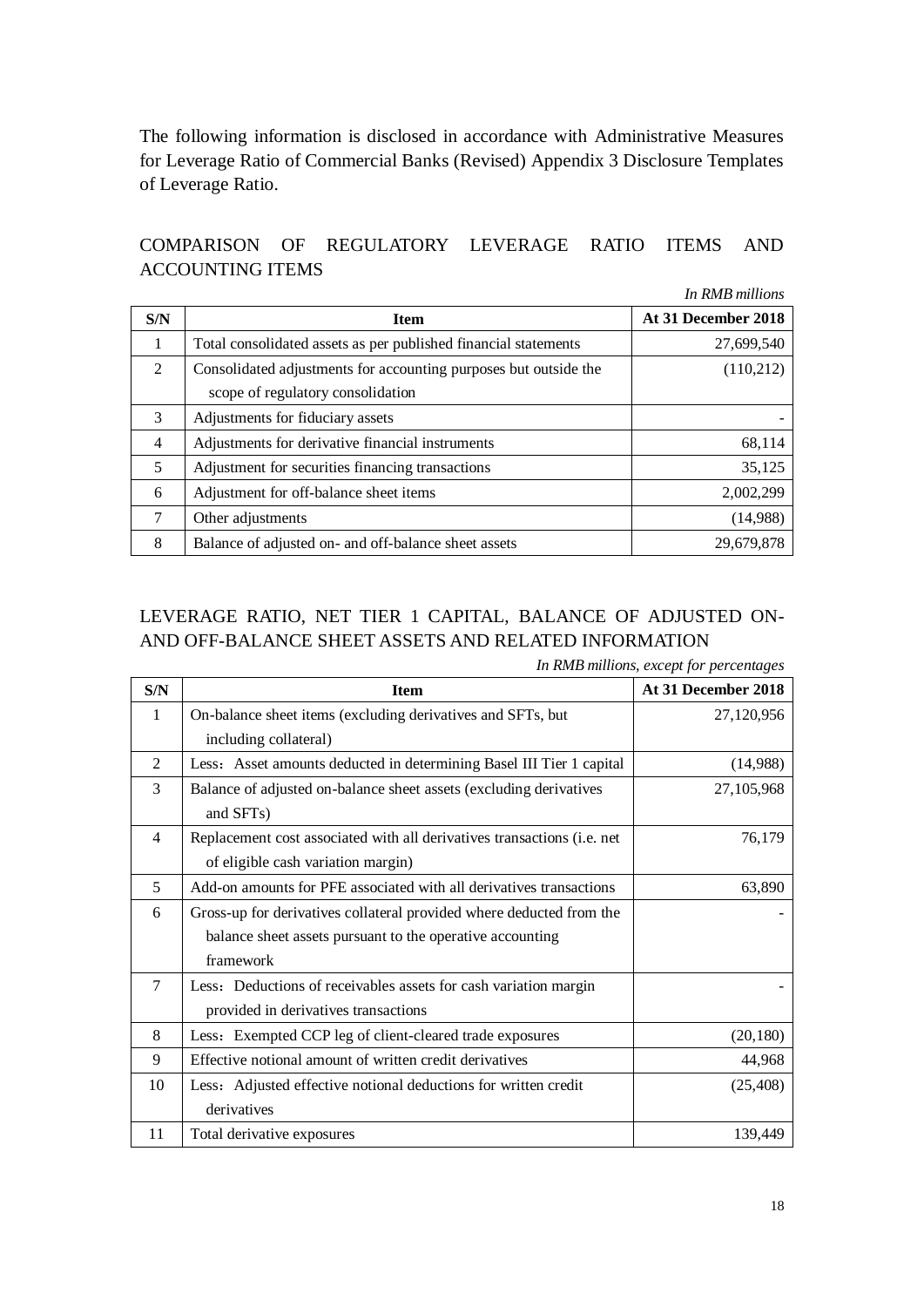| 12 | Gross SFT assets (with no recognition of netting), after adjusting for | 397,037     |
|----|------------------------------------------------------------------------|-------------|
|    | sale accounting transactions                                           |             |
| 13 | Less: Netted amounts of cash payables and cash receivables of gross    |             |
|    | <b>SFT</b> assets                                                      |             |
| 14 | CCR exposure for SFT assets                                            | 35,125      |
| 15 | Agent transaction exposures                                            |             |
| 16 | Total securities financing transaction exposures                       | 432,162     |
| 17 | Off-balance sheet exposure at gross notional amount                    | 4,400,110   |
| 18 | Less: Adjustments for conversion to credit equivalent amounts          | (2,397,811) |
| 19 | Balance of adjusted off-balance sheet assets                           | 2,002,299   |
| 20 | Net tier 1 capital                                                     | 2,312,143   |
| 21 | Balance of adjusted on- and off-balance sheet assets                   | 29,679,878  |
| 22 | Leverage ratio                                                         | 7.79%       |